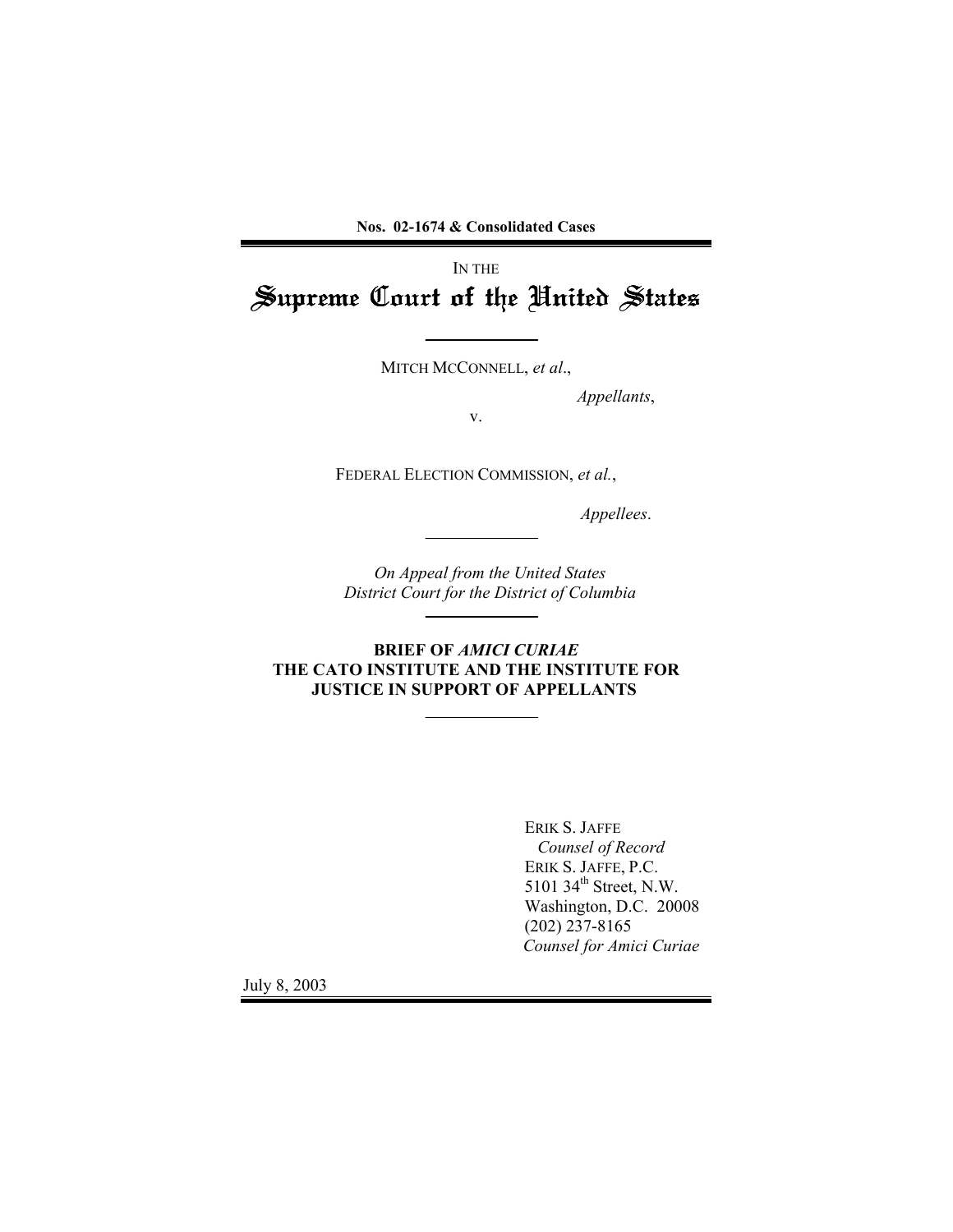# **TABLE OF CONTENTS**

# **Pages**

| $\mathbf{I}$ | THE GOVERNMENT INTEREST IN PREVENTING<br>CORRUPTION IS ILL-DEFINED AND OVER-                                                      |  |  |  |
|--------------|-----------------------------------------------------------------------------------------------------------------------------------|--|--|--|
|              | A. Influence Over Elected Officials Mediated<br>through Speech, Expressive Association,<br>and Voting Is the Essence of Democracy |  |  |  |
|              | B. Eliminating the Mere Appearance of<br>Corruption Is Not a Compelling                                                           |  |  |  |
|              | II. ALL AVENUES OF POLITICAL EXPRESSION AND                                                                                       |  |  |  |
|              | <b>EXPRESSIVE ASSOCIATION SHOULD RECEIVE FULL</b><br>FIRST AMENDMENT PROTECTION.  12                                              |  |  |  |
|              | A. The False Dichotomy between<br>Contributions and Expenditures.  13                                                             |  |  |  |
|              | B. The False Dichotomy between "Express"<br>Advocacy" For or Against Candidates and<br>Other Forms of Political Speech.  18       |  |  |  |
|              | C. The False Dichotomy between Different                                                                                          |  |  |  |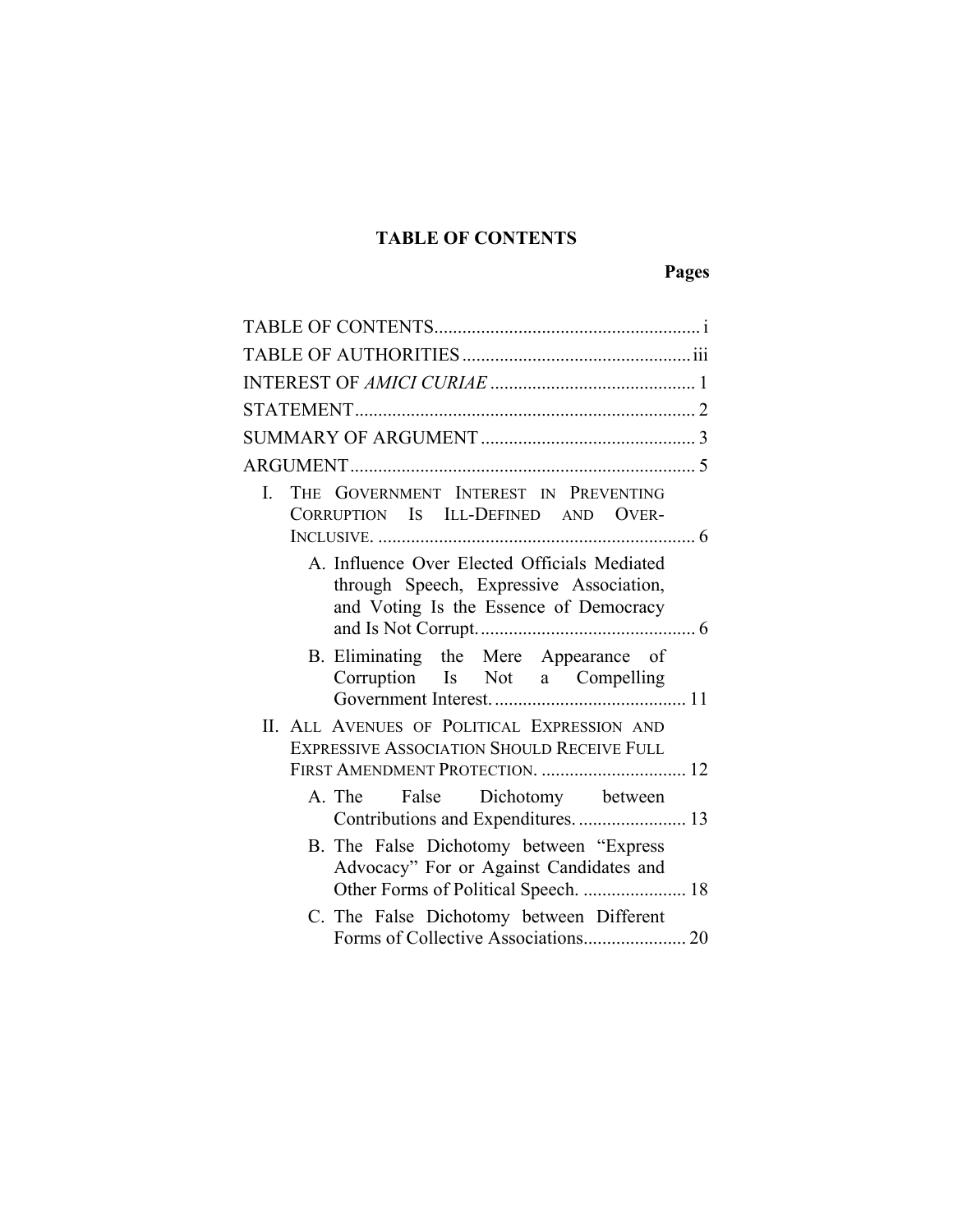| III. ANONYMITY AND ASSOCIATIONAL PRIVACY |  |
|------------------------------------------|--|
| REMAIN IMPORTANT GUARANTORS OF FREE      |  |
|                                          |  |
| IV. APPLICATION OF GENERAL PRINCIPLES TO |  |
|                                          |  |
|                                          |  |

ii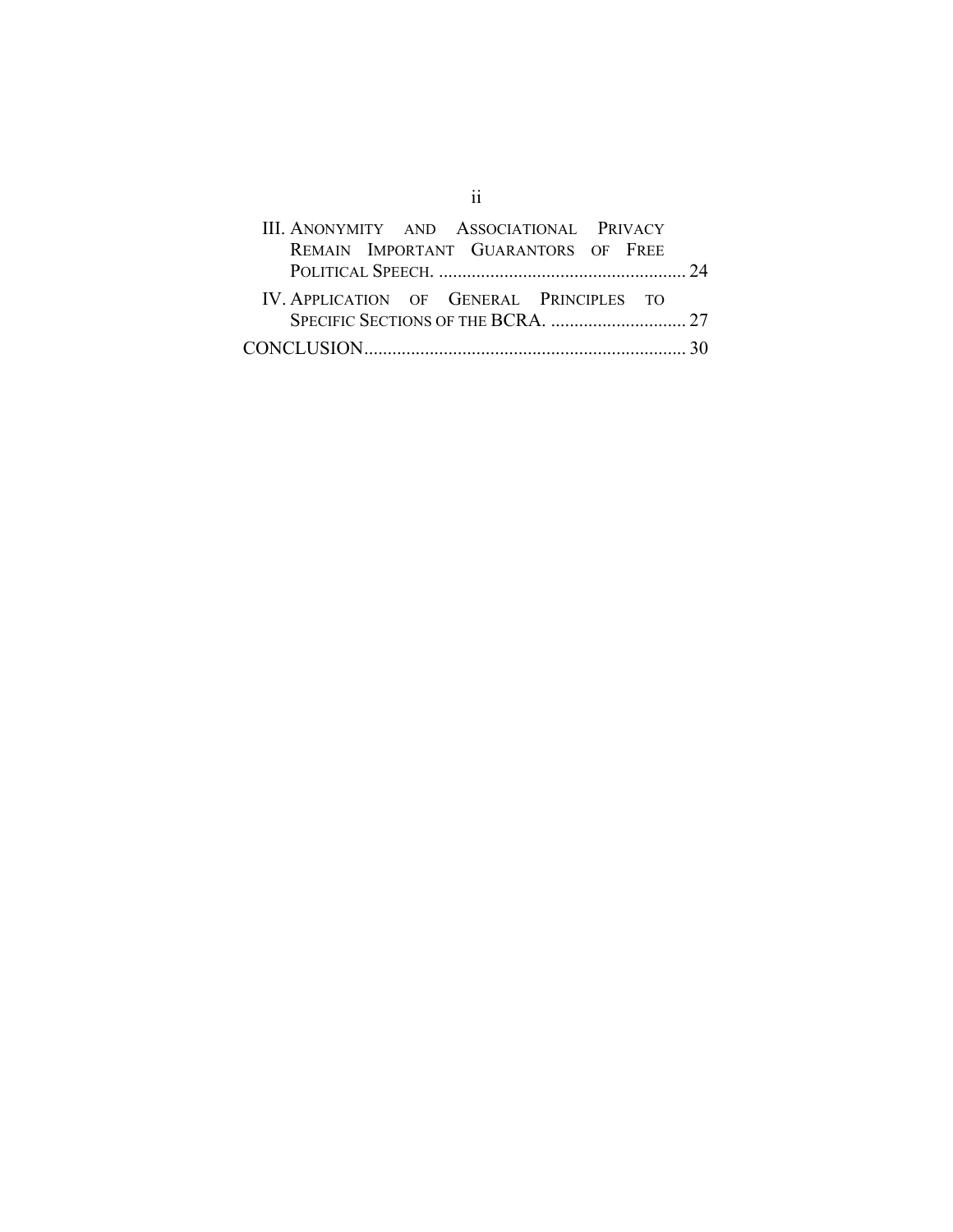# **TABLE OF AUTHORITIES**

# **Pages**

# **Cases**

| FEC v. Beaumont, -- U.S. --,                                                                       |  |
|----------------------------------------------------------------------------------------------------|--|
| FEC v. Massachusetts Citizens for Life, Inc.,                                                      |  |
| Greater New Orleans Broadcasting Ass'n                                                             |  |
| Hurley v. Irish-American Gay, Lesbian and<br>Bisexual Group of Boston, 515 U.S. 557 (1995)  22, 23 |  |
| Lebron v. National R.R. Passenger Corp.,                                                           |  |
| McIntyre v. Ohio Elections Comm'n, 514 U.S. 334                                                    |  |
| Monitor Patriot Co. v. Roy, 401 U.S. 265 (1971)  17                                                |  |
| NAACP v. Alabama, 357 U.S. 449 (1958) 14, 21, 25                                                   |  |
| Nixon v. Shrink Missouri Government PAC,                                                           |  |
| Republican Party of Minnesota v. White,                                                            |  |
| United States Civil Serv. Comm'n v. National<br>Ass'n of Letter Carriers, 413 U.S. 548 (1973)  12  |  |
| United States v. Associated Press, 52 F. Supp. 362                                                 |  |
| United States v. O'Brien, 391 U.S. 367 (1968) 16                                                   |  |
| Watchtower Bible and Tract Society of New York                                                     |  |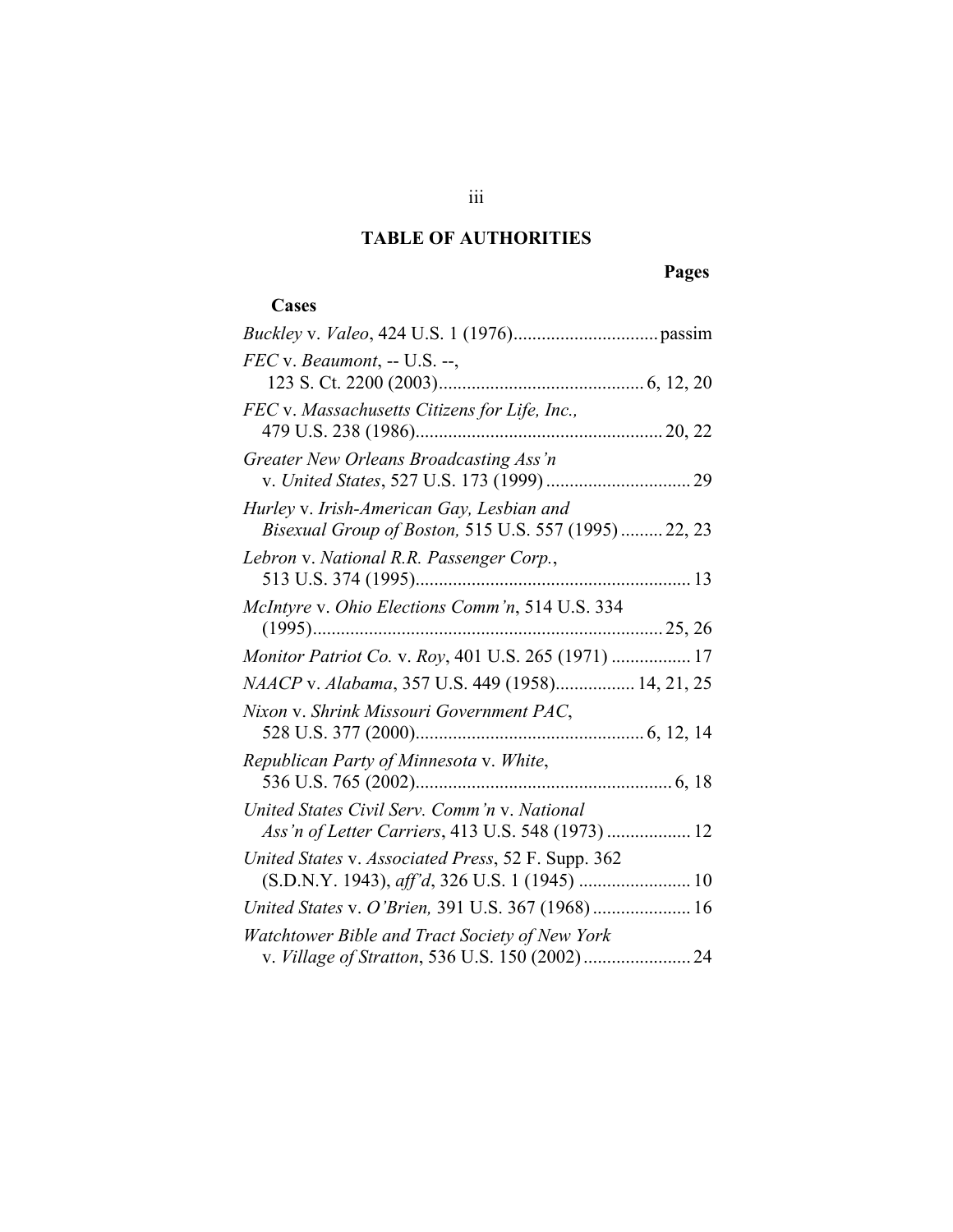| West Virginia State Bd. of Educ. v. Barnette, |  |
|-----------------------------------------------|--|
|                                               |  |
| <b>Statutes</b>                               |  |
|                                               |  |
|                                               |  |
|                                               |  |
|                                               |  |
|                                               |  |
|                                               |  |
|                                               |  |
|                                               |  |
|                                               |  |
|                                               |  |
|                                               |  |
|                                               |  |
|                                               |  |
|                                               |  |

# **Other Authorities**

| Federalist No. 10, THE FEDERALIST PAPERS |  |
|------------------------------------------|--|
|                                          |  |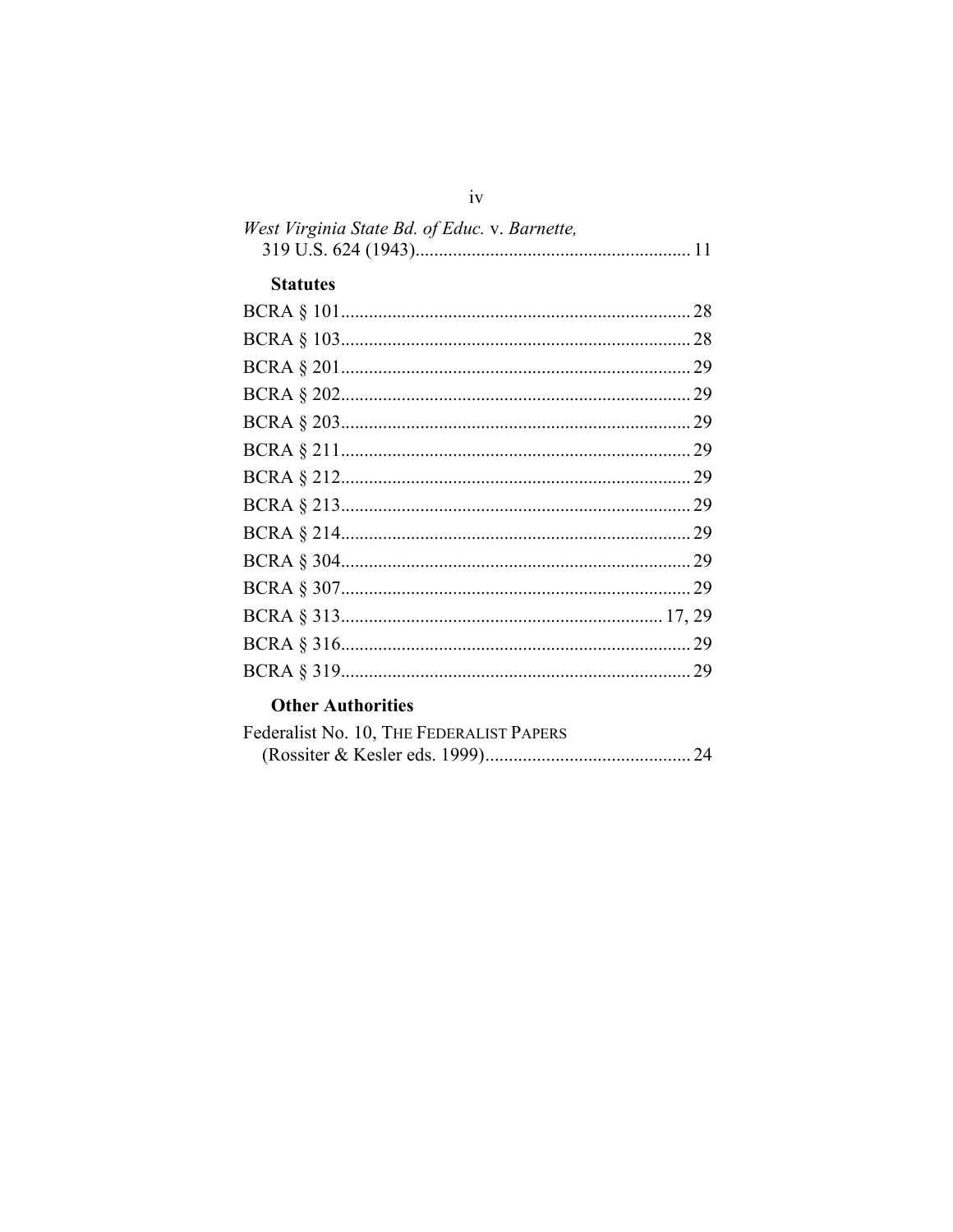## **INTEREST OF** *AMICI CURIAE***<sup>1</sup>**

The Cato Institute was established in 1977 as a nonpartisan public policy research foundation dedicated to advancing the principles of individual liberty, free markets, and limited government. Cato's Center for Constitutional Studies was established in 1989 to help restore the principles of limited constitutional government and to secure those rights, both enumerated and unenumerated, that are the foundation of individual liberty. Toward those ends the Institute and the Center undertake a wide variety of publications and programs. The instant cases are of central interest to Cato and the Center because they present issues at the very heart of the First Amendment and offer a once-in-a-generation opportunity to reexamine comprehensively of the Constitution's treatment of core political speech.

The Institute for Justice ("IJ") was founded in 1991 and is our nation's only libertarian public interest law firm. It is committed to defending the essential foundations of a free society through securing greater protection for individual liberty and restoring constitutional limits on the power of government. IJ seeks a rule of law under which individuals can control their destinies as free and responsible members of society. IJ works to advance its mission through both the courts and the mainstream media, forging greater public appreciation for economic liberty, private property rights, school choice, free speech, and individual initiative and responsibility versus government mandate. This case involves just such a fundamental clash between freedom of speech and government mandates, and thus touches the very core of IJ's mission and ideals.

<sup>&</sup>lt;sup>1</sup> This brief is filed with the written consent of all parties. No counsel for a party authored this brief in whole or in part, nor did any person or entity, other than *Amici* or their counsel, make a monetary contribution to the preparation or submission of this brief.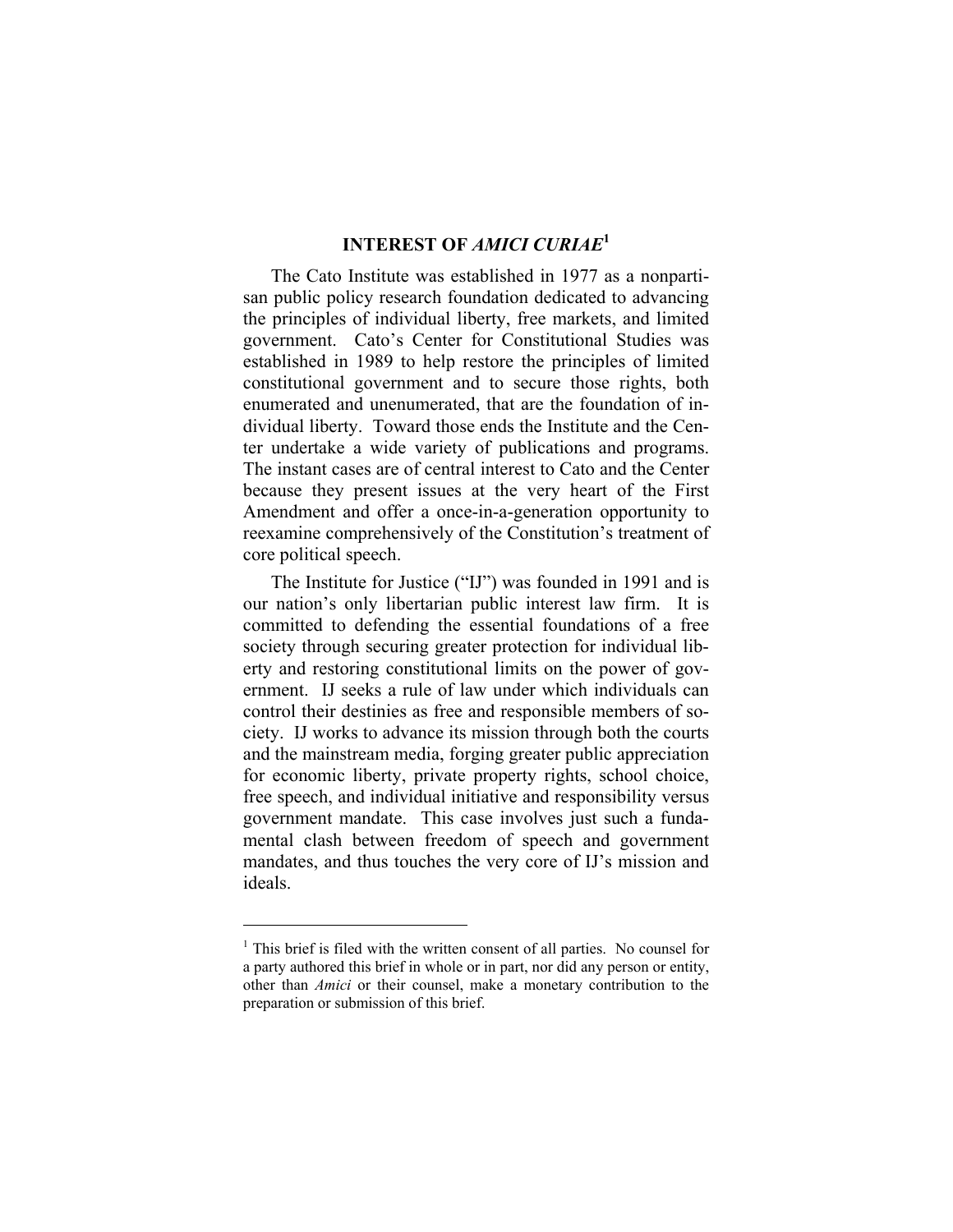#### **STATEMENT**

The First Amendment framework for government regulation of election-related political speech and association has been anchored for the last generation by this Court's decision in *Buckley* v. *Valeo*, 424 U.S. 1 (1976). That decision declared a compelling, though vaguely defined, government interest in preventing the corruption or the appearance of corruption of elected officials. *Buckley* also carved out various exceptions to the strict scrutiny ordinarily applied to restrictions on core political speech and association. Campaign contributions to candidates were given less protection than independent expenditures for speech in support of a candidate. So-called "express advocacy" of the election or defeat of a candidate was given less protection than other election-related political speech. And corporations and labor unions were given less protection than given to other groups for their political speech and association.

The lines defining such exceptions to strict scrutiny, however, were never particularly stable or principled, and thus have given rise to considerable litigation attempting to expand or contract First Amendment protection for election-related speech and association. The result has been a system that neither allows predictable and coherent regulation nor provides reliable protection to core First Amendment activities.

Indeed, the badly fractured opinion of the district court in these cases stands as a stark illustration of the inconsistencies and confusion that *Buckley*'s unprincipled lines have wrought. Of the three judges seeking faithfully to apply *Buckley* and its progeny, one found cause to sustain virtually all of the challenged provisions of the Bipartisan Campaign Finance Reform Act of 2002 ("BCRA"). Another found cause to invalidate virtually all such provisions. And the third straddled the fence, picking and choosing various provisions and even separate phrases to sustain or reject. While appellants can discuss the particular inconsistencies of reasoning within the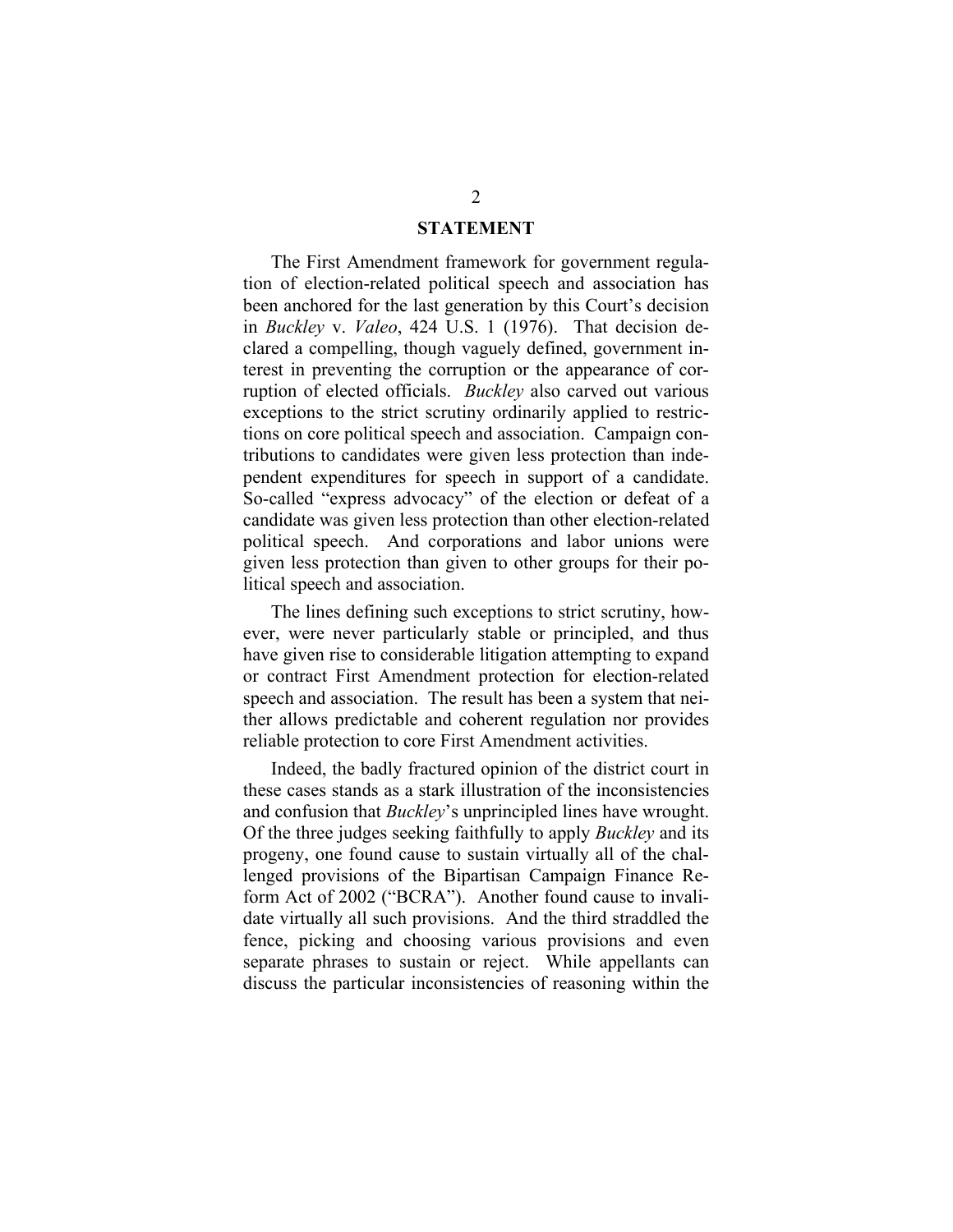fragmented opinions below, the larger point is that such fragmentation is, and will be, the inevitable result of a line of cases based upon conflicting principles that can be selectively used in support of almost any potential result.

#### **SUMMARY OF ARGUMENT**

1. *Buckley* v. *Valeo* erred by recharacterizing the most elemental aspects of representative democracy as "corrupt" and by creating unprincipled exceptions to the First Amendment protection of core political speech and association. It and its progeny should be overruled and replaced with a more consistently speech-protective jurisprudence. This Court should begin by recognizing that the value of political speech and expressive association in getting a candidate elected is not an *improper* source of influence over such candidate. That politicians will be responsive to those who support them and who, through core political speech, help persuade others to do so, is not corruption; it is democracy at its most basic. That different speakers will speak more or less according to their means and inclination, and will be more or less persuasive to the public according to a myriad of factors, likewise is not corruption. It is the freedom of speech at its most basic. Genuine corruption of elected officials involves the exchange of official conduct for some *personal* gain. The exchange of political speech or association in return for lawful official conduct if elected is *representation*. While combating genuine corruption is indeed a compelling interest, combating political influence mediated through speech and expressive association is not. The essential mechanics of democracy and free speech, whatever their pros and cons, cannot be categorized, *ipse dixit*, as corrupt under our present Constitution.

And just as attacking misconceived notions of corruption is not itself a compelling interest, neither is the attempt to eliminate an erroneous public "perception" that such democratic and free-speech fundamentals are somehow corrupt. If the public misperceives a corruption of our constitutional sys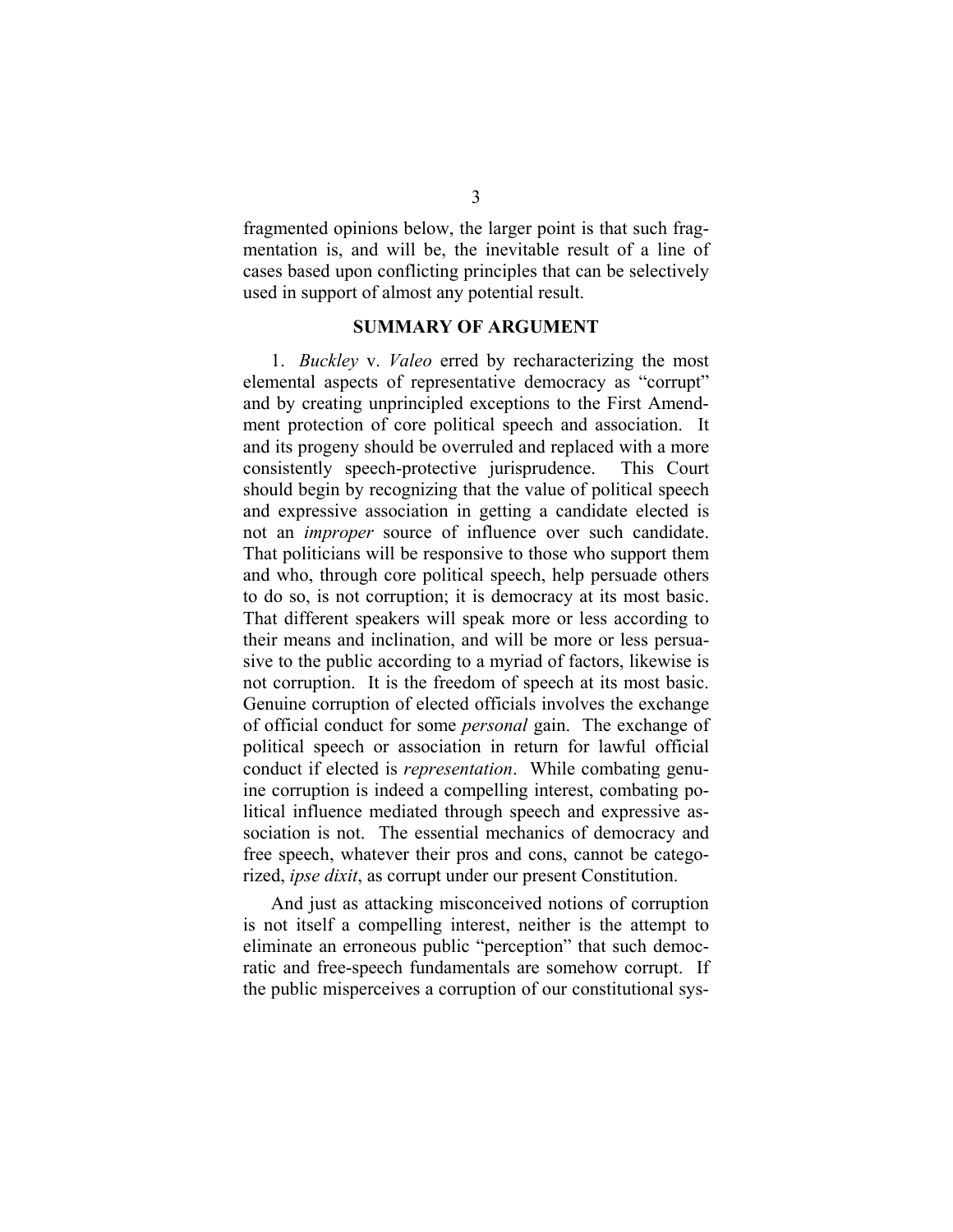tem, more speech to explain the Constitution, not judicial abandonment of that Constitution, is the proper response. And if the public nonetheless continues to view our constitutional system as fostering "corrupt" practices, then the only permissible response is to change the Constitution itself by the means provided therein, not by judicial fiat based upon the mere appearance or perception of non-existent corruption.

2. Replacing the *Buckley* regime with a more coherent and workable jurisprudence also requires eliminating the various unprincipled exceptions to full First Amendment protection for core political speech and association. *Buckley* set up a series of false dichotomies between contributions and expenditures, between "express" advocacy and other forms of political advocacy, and between corporate and union speech and speech by other associations. Under a proper conception of corruption as involving official action exchanged for personal gain, not merely political support, those dichotomies collapse. Campaign contributions are just another form of expressive association, can be used only to support expressive activities, not for personal gain, and thus any influence they may generate is not corrupt. Express advocacy of the election or defeat of a candidate is indistinguishable from all other political advocacy and carries absolutely no risk of corruption properly understood. And political speech and association by corporations and labor unions pose no unique threat of corruption. The restrictions on speech and association by such entities are based on the constitutionally improper notion that speech by the economically or socially powerful can and must be restricted in order to give others a greater relative voice.

3. A return to core First Amendment principles would also require reversal of *Buckley*'s too-casual willingness to force disclosure of the identities of private citizens making expenditures or contributions for political speech either directly or in association with other such speakers. Anonymous political speech and associational privacy are powerful guarantors of the exercise of free speech, and forced disclosure is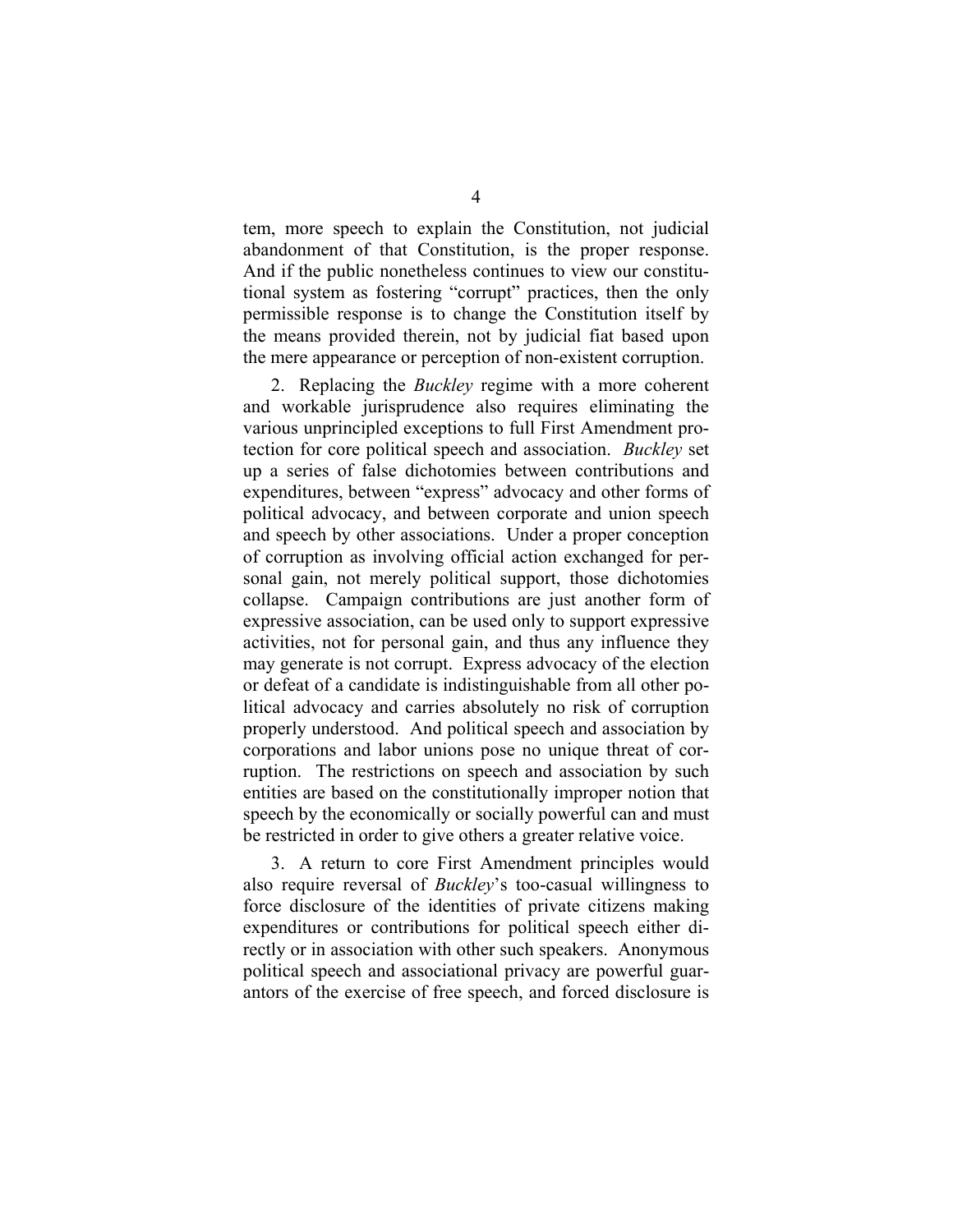an equally powerful tool to suppress the speech of unpopular speakers or those who would support unpopular views. Any legitimate concern with making political influence over government officials more transparent to the voting public can be accommodated by requiring the *candidates* to disclose all contributions received, including whether such contributions were made anonymously. The public itself then can decide whether to be skeptical of candidates accepting or rejecting such anonymous support and vote accordingly. Likewise with anonymous political speech itself, or associations preserving the privacy of their members or supporters, the public can judge accordingly such speech and association, and the candidates supported or opposed thereby. Public knowledge of the fact of anonymity thus obviates the need to violate such anonymity and protects speakers who might otherwise be silenced through forced disclosure.

4. Replacing *Buckley* with a more speech-protective regime consistent with the First Amendment would promptly resolve most of the specific challenges to the BCRA at issue in these appeals. The BCRA provisions restricting softmoney, electioneering communications, campaign contributions, and coordinated expenditures, requiring myriad forms of disclosure, and discriminating between well-funded and poorly-funded speakers, all would fail strict scrutiny. Absent *Buckley*'s flawed conception of corruption, none of those provisions narrowly serve compelling interests.

#### **ARGUMENT**

The fundamental flaws of *Buckley* v. *Valeo* cast a pall over any attempt to formulate a coherent jurisprudence regarding election-related speech and association. Both time and analysis have demonstrated that various aspects of *Buckley* are unworkable and indefensible. The current cases present this Court with a vital opportunity to return to core First Amendment principles and either eliminate or at least minimize the contradictions in *Buckley* and its progeny.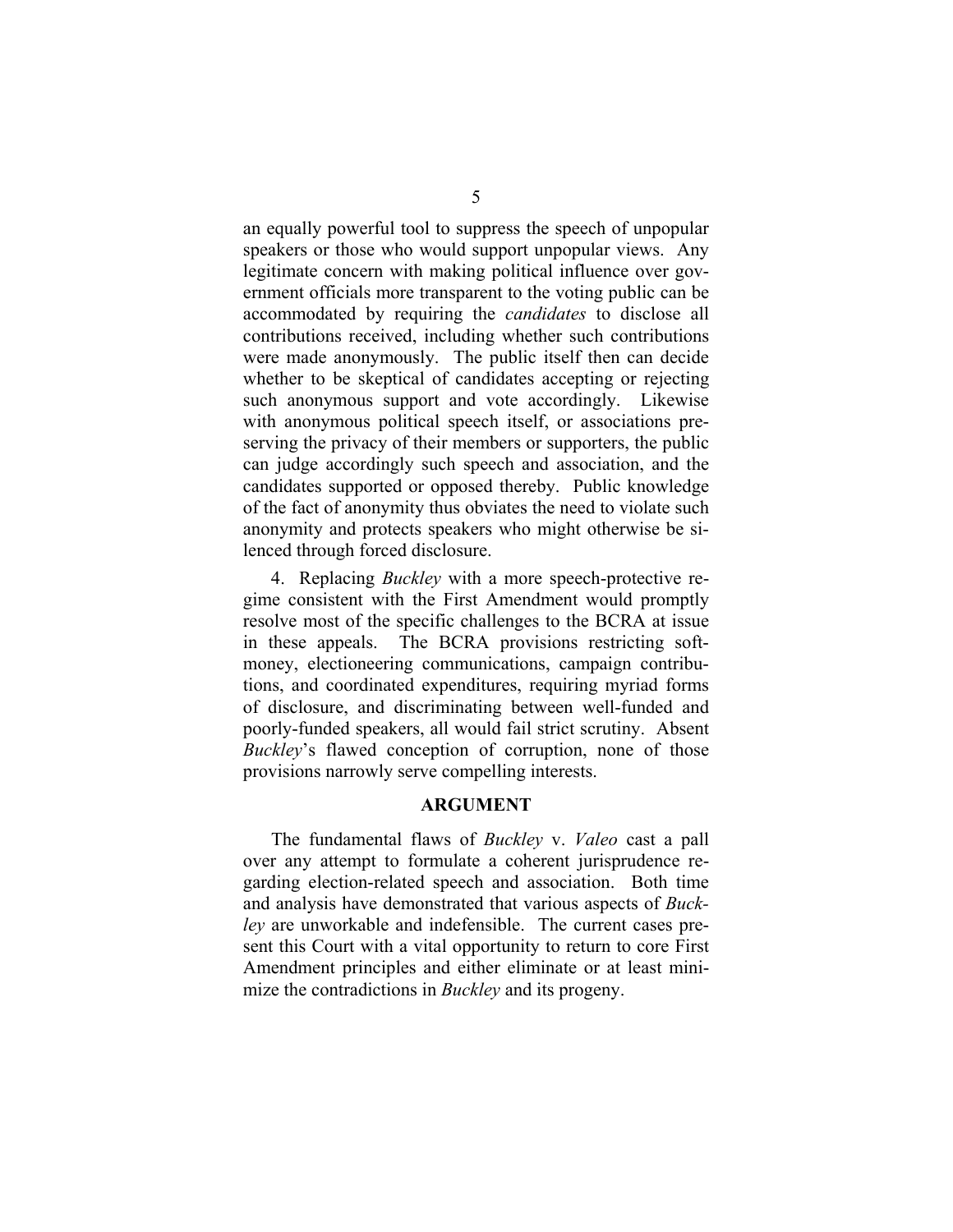### **I. THE GOVERNMENT INTEREST IN PREVENTING CORRUPTION IS ILL-DEFINED AND OVER-INCLUSIVE.**

Much of the difficulty in recent campaign finance jurisprudence stems from a flawed conception of the government interests at stake. The primary government interests asserted in support of campaign speech restrictions are the prevention of "corruption and the appearance of corruption" of elected officials. *See Buckley*, 424 U.S. at 25; *see also*, *FEC* v. *Beaumont*, -- U.S. --, 123 S. Ct. 2200, 2206 (2003) ("ban [on corporate contributions] was and is intended to 'preven[t] corruption or the appearance of corruption'") (citation omitted); *Nixon* v. *Shrink Missouri Gov't PAC,* 528 U.S. 377, 388-389 (2000) (discussing corruption interest). But as with the asserted interest in judicial impartiality in *Republican Party of Minnesota* v. *White*, advocates of campaign speech restrictions are "rather vague" about what they mean by corruption and yet "[c]larity on this point is essential before we can decide whether" preventing corruption is "indeed a compelling state interest, and, if so, whether the *restriction* at issuel is narrowly tailored to achieve it." 536 U.S. 765, 775 (2002).

### **A. Influence Over Elected Officials Mediated through Speech, Expressive Association, and Voting Is the Essence of Democracy and Is Not Corrupt.**

*Buckley* focused on a government interest in preventing "the real or imagined coercive influence of large financial contributions on candidates' positions and on their actions if elected to office." 424 U.S. at 25. This Court's recent decision in *Beaumont* similarly explained that "corruption" is to be "'understood not only as *quid pro quo* agreements, but also as undue influence on an officeholder's judgment, and the appearance of such influence.'" *Beaumont*, -- U.S. at --, 123 S. Ct. at 2207 (citation omitted). The asserted interest in preventing "corruption," however, fails to differentiate between proper and improper influence on government officials. Without a principled basis for drawing such a distinction, the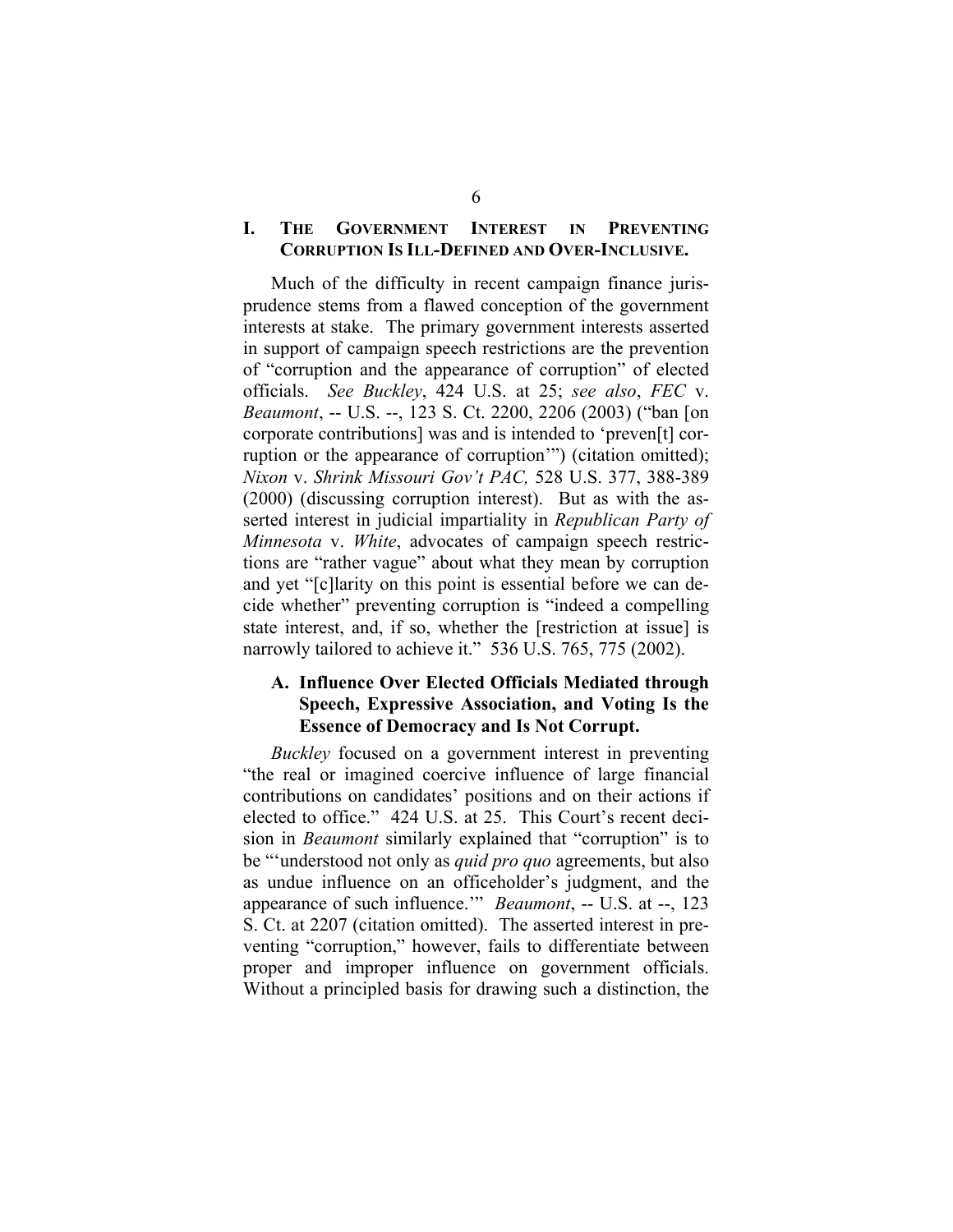label "corruption" simply devolves into a generic epithet addressed at any political influence that is contrary to the often unspoken preferences of the person applying the label.

The basis for a distinction between proper and improper influence over elected officials necessarily starts with the recognition that democracy in general, and elections in particular, are, by definition, an exchange between candidates and the citizens that elect them. Every candidate for office necessarily says to voters: "Give me your vote, give me a job as your representative, and I will give you something in return." Different candidates offer different things in exchange for being given their jobs. Some promise to lower taxes, some to provide more social services; some promise to fight for abortion rights, others to fight against abortion; some promise to bring more public works to their jurisdiction, others to reduce "pork" in politics. And every voter says to the candidates in turn: "Give me the policies and laws that I desire and I will give you my vote for a job as my elected representative. Deny me the official actions I desire and I will vote you out on your ear." The exchange of elective office for desired official conduct, and the influence over government officials that such an exchange necessarily creates, are the essence of representative democracy and neither the exchange nor the influence can be characterized as improper without indicting our democratic system as a whole. $\alpha$ 

Our constitutional democracy also relies on the core premise, endorsed through the First Amendment, that politicians and the public will be influenced not merely by periodic voting alone, but also by the political speech of competing

 $2$  Even where the exchange of elective office support for desired public policy is expressed in terms of an explicit *quid pro quo* – vote for me and I promise to do X; we will vote for you if you promise to do  $X$  – there still is nothing *improper* about that exchange. In fact, the exchange is precisely what we want and expect it to be. Voters are entitled to vote for candidates responsive to their desires, and candidates are entitled to respond to those desires through lawful official action.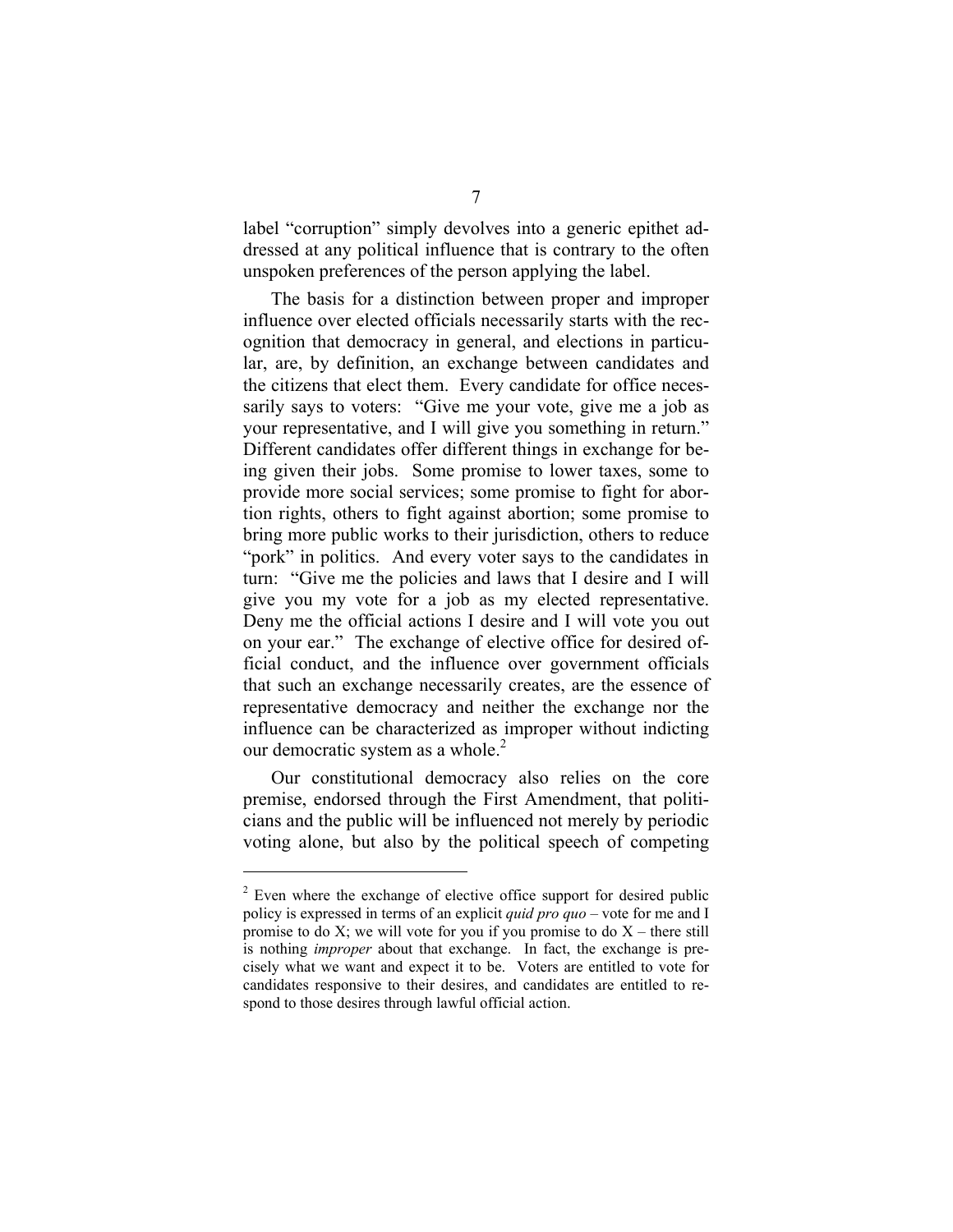interest groups and individuals. The influence exerted through the exchange of supportive political speech for desired official action is an inherent and desirable element of a democracy that relies upon speech and elections, rather than force, to change its laws and leaders. $3$  To indict the exchange of political support for official action would brand virtually *all* behavior by elected officials as corrupt and would condemn the Constitution itself.

In contrast to the fundamental democratic exchange of electoral support for desired official conduct, genuine corruption is limited to the exchange of official action for some private advantage. Bribery is the archetype of such corruption: "I'll give you cash for your *personal* benefit if you vote for an upcoming bill." But the element of private gain inherent in the concept of corruption does not and cannot include whatever personal satisfaction and benefit come from being elected to public office. And if the benefit of actually being elected cannot be deemed corrupting, neither can the potential electoral benefit from speech or association in support of a candidate be deemed corrupting. While such speech, like votes themselves, may well be exchanged for official action, such exchanges are the essence of representative democracy and may not be redefined, *ipse dixit*, as "corrupt."

The suggestion that corruption can be found in the substantial magnitude of some political influence, rather than in its mere existence, is equally unavailing. Characterizing the influence of expressive activities as "coercive" or "undue" is merely an epithet, not an explanation of how it differs from the substantial influence associated with other forms of politi-

<sup>&</sup>lt;sup>3</sup> Just as with votes, speech is routinely exchanged for the promise and performance of official conduct. A newspaper that says it will only endorse a candidate who pledges to vote for/against abortion rights, a citizens' group that says it will endorse a candidate that pledges not to raise taxes, and a candidate that promises to increase law enforcement in exchange for the endorsement of a respected anti-crime advocate, all are engaged in the same exchange embodied in the election process itself.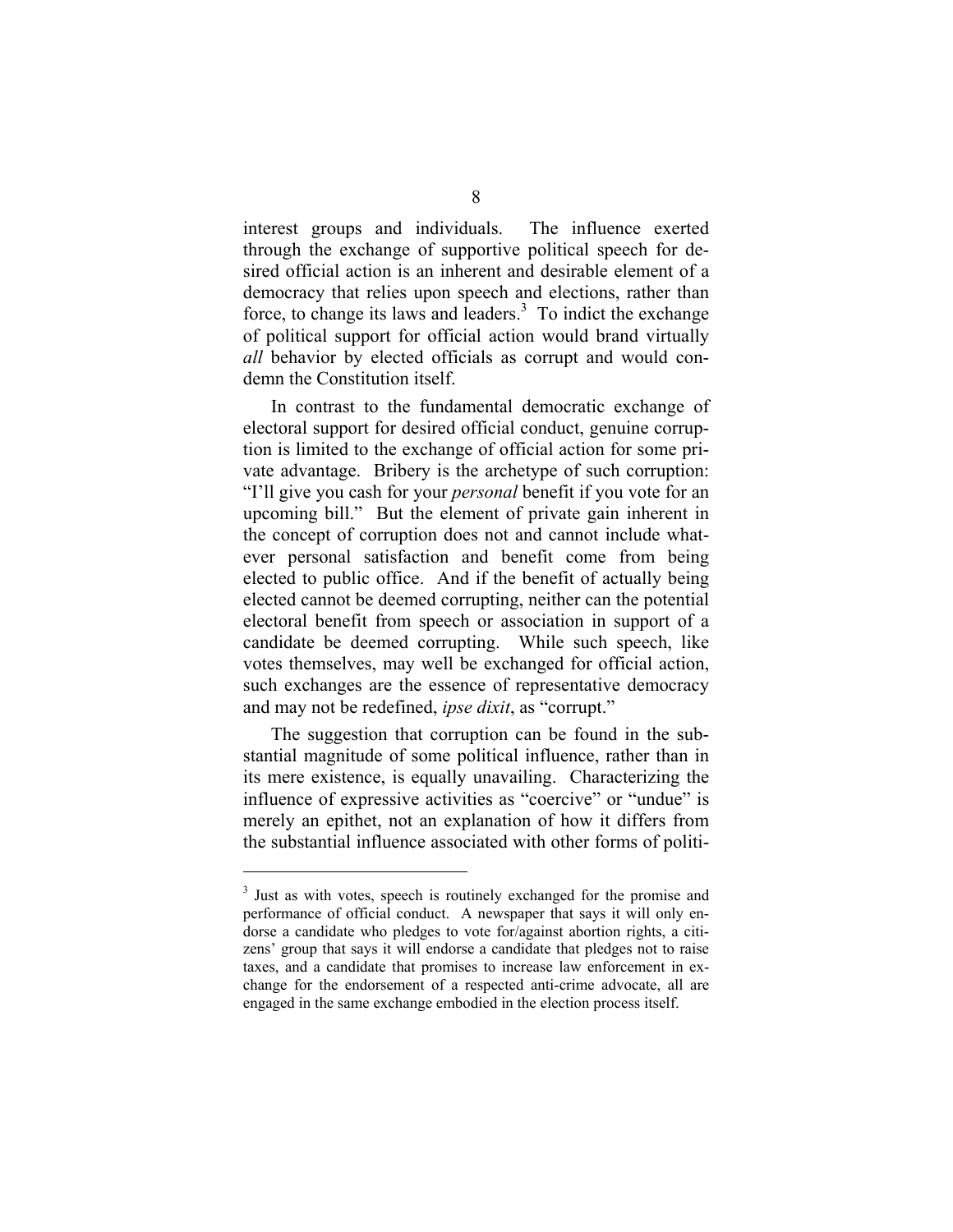cal support or with the need to remain in favor with voters. Many things have an influence – indeed, even a coercive influence – on candidates' positions and actions, yet few would be considered improper.<sup>4</sup> The mere size or force of influence thus is not the measure of whether such influence is corrupt.

While corruption cannot be found in the mere existence or magnitude of political influence, the notion of "undue" influence might be meant to suggest influence out of proportion to the person or group wielding it. Any indictment of "disproportional" influence, however, begs the question of how much influence any given person or group *should* have in some idealized construction of the world. While each person has only one *vote*, and hence has limited influence in that sense, we have never imagined that the *speech* of each person or group should be equally influential or that the views of politicians should be based solely on broad opinion polls.

Speech having unequal influence on the public, and hence unequal value to candidates, comes in many shapes – speech by the media, speech by celebrities, speech by religious leaders, and speech by the economically successful. Whether through differences in access, quantity, or credibility, the impact of speech necessarily will vary.<sup>5</sup> But the falsely egalitarian notion that the speech of persons and groups *ought* to

<sup>&</sup>lt;sup>4</sup> Public opinion is an obvious example of something that might "coercively" influence a candidate – at least any candidate that takes seriously his or her role as a representative of constituents and who has any interest in being elected or re-elected. Vehement public opposition to a particular policy would exert a tremendously coercive influence on candidates considering such a policy. Yet that influence could not be deemed corrupt.

<sup>&</sup>lt;sup>5</sup> And if an elected official is more responsive to those constituents that have a greater impact in persuading the public to vote for him or her, that is not corruption – that is simply politics. Disparities in influence are the inevitable consequence of differences in wealth, intelligence, popularity, motivation, and a hundred other factors. Such disparities might be addressed through means such as education, economic opportunity, and the like, but they can never be eliminated in a free society.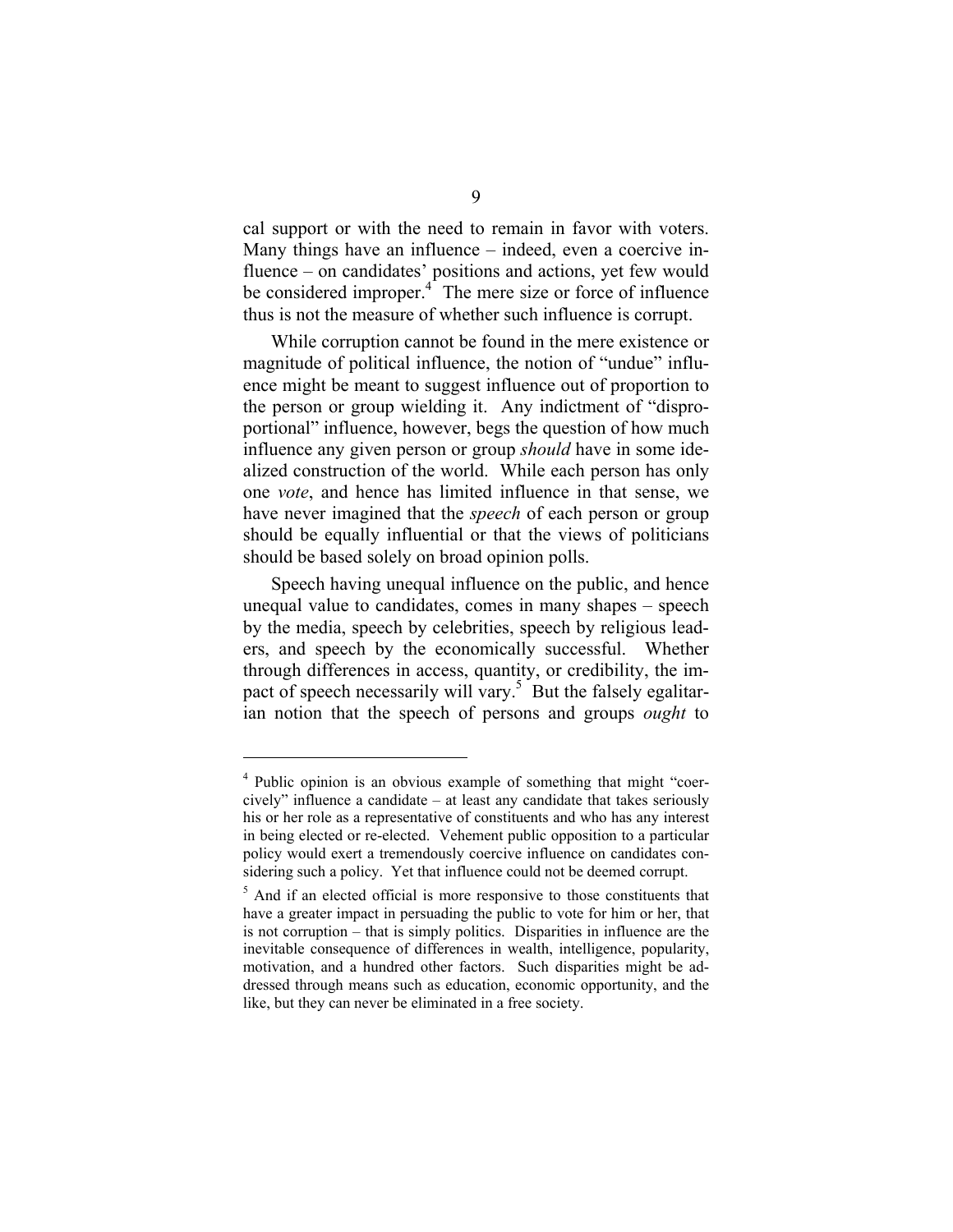have influence in proportion to the voting strength of the speakers, and the assumption that speech in fact will have influence solely in relation to its quantity, represent fundamental misunderstandings of the principles and predicates of the First Amendment.

The *freedom* of speech means that the quantity and substance of speech *ought* to be determined by private choices, not government control. And the First Amendment assumes that, so long as government stays out of the way, the eventual influence of speech will turn on its substance, not its quantity or initial popularity, and that more speech is superior to restricted speech. Through such assumptions the First Amendment places its trust in the public, not government, to sort it all out in the end. As classically explained by Judge Learned Hand, the First Amendment "presupposes that right conclusions are more likely to be gathered out of a multitude of tongues, than through any kind of authoritative selection. To many this is, and always will be, folly; but we have staked upon it our all." *United States* v. *Associated Press*, 52 F. Supp. 362, 372 (S.D.N.Y. 1943), *aff'd*, 326 U.S. 1 (1945).

Even if disparities in actual or apparent influence are troubling, the government may not attempt to equalize the political strength of different elements in society by restricting the voice of some to enhance the voice of others. *Buckley*, 424 U.S. at 48-49. The First Amendment uniquely and especially condones political influence mediated through speech and forbids government manipulation of that aspect of the political process. However imperfect or worrisome a system built on such influence may be, it is the system the Constitution established, it is better than the alternatives, and it may not simply be redefined as "corrupt" in order to avoid the First Amendment.

The exchange of political speech and association for desired official action embodies representative government. To have a coherent definition of corruption, the concept must be limited to official action exchanged for some *private* advan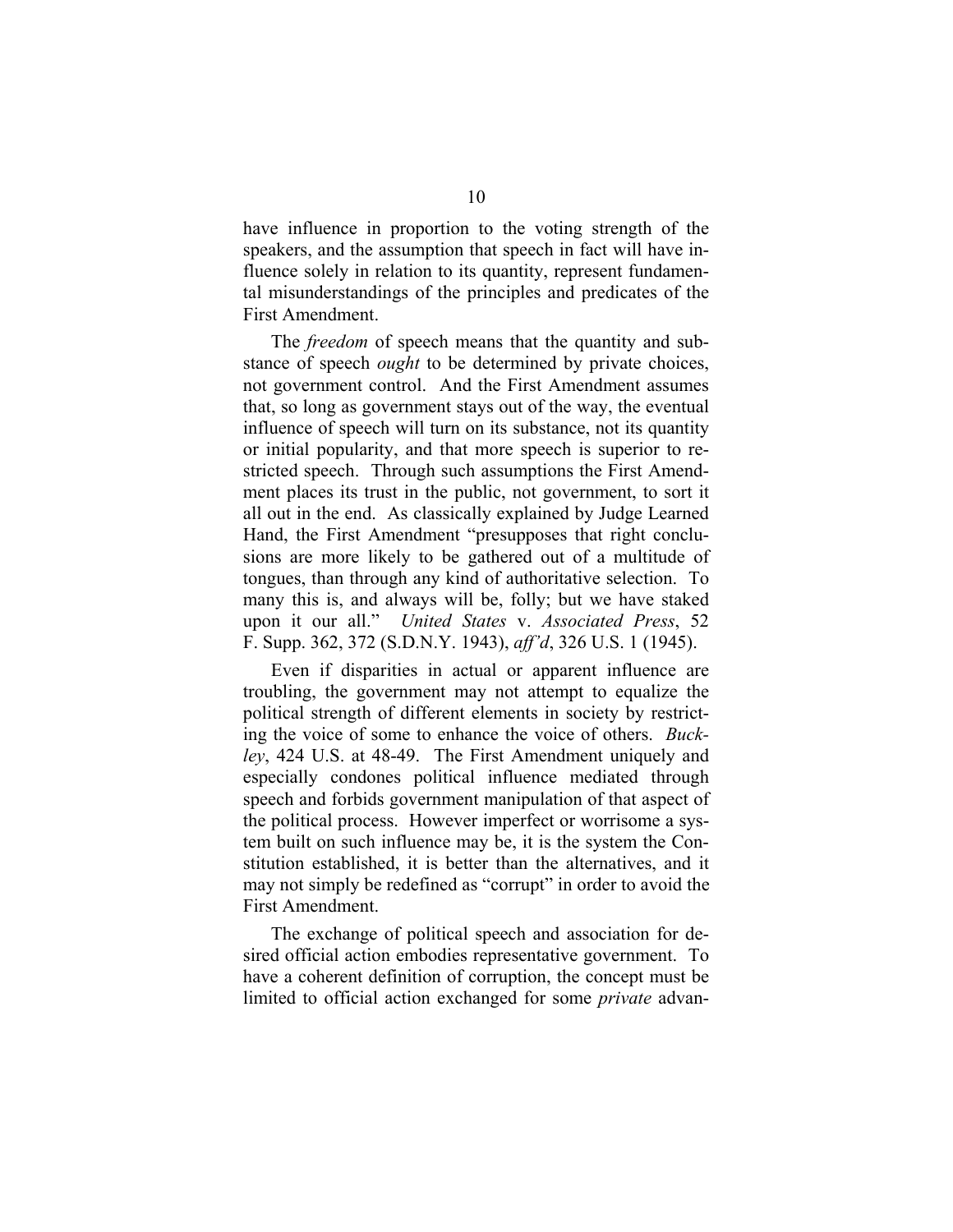tage, not simply for the very public advantage of getting elected. Any alleged interest based on contrary assumptions is not compelling, is not substantial, and is not even valid.

#### **B. Eliminating the Mere Appearance of Corruption Is Not a Compelling Government Interest.**

Absent a demonstrable interest in preventing actual corruption, campaign-related restrictions often are alleged to serve the interest of avoiding a public perception of unproven corruption – the mere "appearance of corruption," *Buckley*, 424 U.S. at 27 – that might shake confidence in our democratic institutions. But mere public suspicions or misperceptions that the operation of free speech is somehow corrupt are no bases for ignoring the constitutional scheme. Rather, the proper answer to such misperceptions is either more speech, the election of candidates voluntarily practicing the public's notion of virtue, or, ultimately, a constitutional amendment if the existing system cannot hold the public's confidence. In no event are public misperceptions a justification for distorting constitutional provisions set out precisely to resist even the strongly held desires of a temporal majority.

The very purpose of a Bill of Rights was to withdraw certain subjects from the vicissitudes of political controversy, to place them beyond the reach of majorities and officials and to establish them as legal principles to be applied by the courts. One's right to life, liberty, and property, to free speech, a free press, freedom of worship and assembly, and other fundamental rights may not be submitted to vote; they depend on the outcome of no elections.

## *West Virginia State Bd. of Educ.* v. *Barnette,* 319 U.S. 624, 638 (1943).

Maintaining the public's esteem may be desirable for a government deserving of such esteem, but it is not a sufficient basis for avoiding constitutional requirements. The government surely could not forbid speech accusing elected officials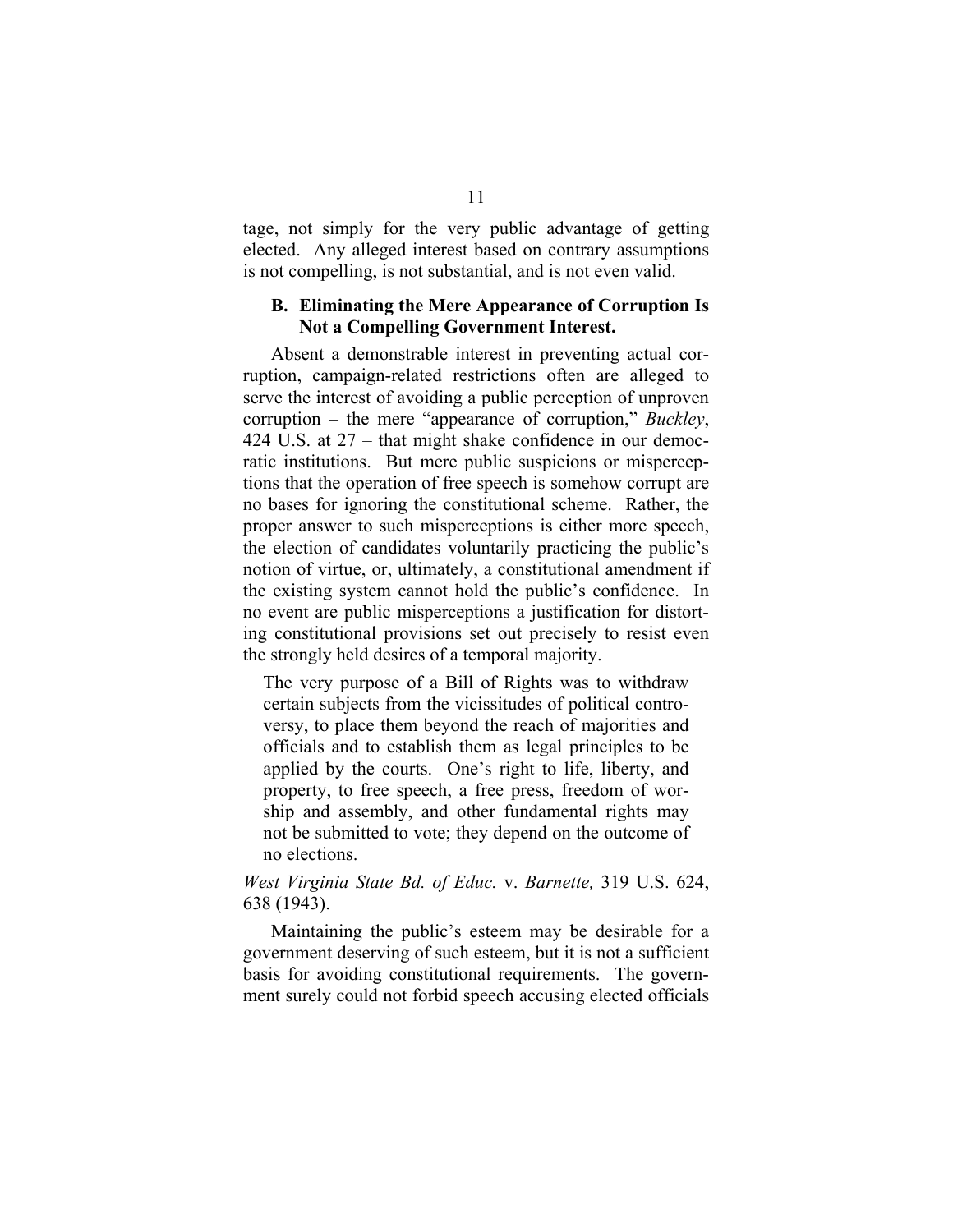of corruption because they kow-tow to political polls or favor the interests of their home states, regardless whether such criticism caused the public to *believe* – rightly or wrongly – that elected officials were corrupt. 6

If the danger from exposing or imagining a corrupt government is so great, then there should be ample incentive for more speech to counter such danger. And if more speech is insufficient to mitigate the public's contempt and distrust for the government, and to restore its confidence in our constitutional system, then presumably there will be sufficient support and motivation for a constitutional amendment.

#### **II. ALL AVENUES OF POLITICAL EXPRESSION AND EXPRESSIVE ASSOCIATION SHOULD RECEIVE FULL FIRST AMENDMENT PROTECTION.**

It is a cornerstone of the First Amendment that restrictions on political speech and association are subject to strict judicial scrutiny. Yet *Buckley* and its progeny apply a lower level of scrutiny to restrictions on campaign contributions, on express advocacy of a candidate's election or defeat, and on corporate or union speech than to restrictions on other election-related speech and association. *Beaumont*, -- U.S. at --, 123 S. Ct. at 2210; *Nixon,* 528 U.S. at 386-388; *Buckley*, 424 U.S. at 25. Such differential scrutiny is based on non-existent or irrelevant distinctions between contributions and expendi-

<sup>6</sup> The weight given to the appearance of corruption in *United States Civil Service Commission* v. *National Association of Letter Carriers* involved partisan conduct by non-elected civil service employees charged with *administering* the law, 413 U.S. 548, 564-65 (1973), and cannot credibly be translated to the behavior of *elected*  officials who *make* the law, who are necessarily political, and who can and should favor the positions of their political supporters. Concerns over undue favoritism or unequal burdens are properly addressed by the Equal Protection and Takings Clauses, as well as by the next election cycle.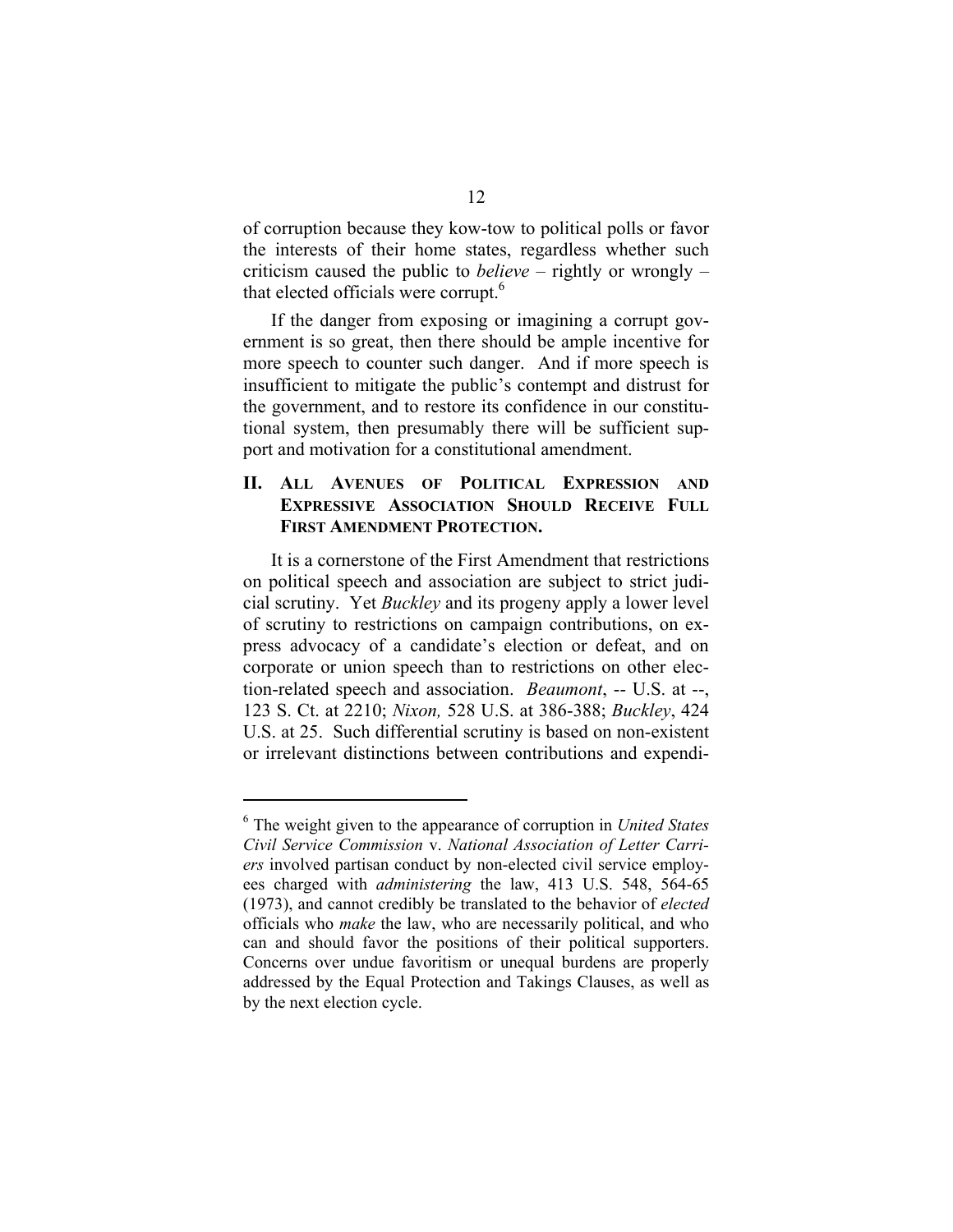tures and on misperceptions regarding what constitutes corrupt influence. A return to First Amendment fundamentals would apply strict scrutiny to all restrictions on political speech and association, including restrictions on campaign contributions, express advocacy, and corporate or union speech.

#### **A. The False Dichotomy between Contributions and Expenditures.**

The BCRA carries forward the prior regime of restricting campaign contributions, albeit with some modification in the amounts, a prohibition on contributions by minors, and some exceptions for candidates with well-financed opponents. *See, e.g.*, BCRA §§ 304, 307, 316, 318 & 319. And many of the BCRA's more onerous expenditure restrictions are defended, at least in part, as means of preventing circumvention of existing contribution limits and depend upon the supposed validity of such limits. The validity of contribution limits in general both is implicated by the challenges to the "minor" and "millionaire" provisions, and is "fairly embraced within the question[s]" presented regarding the BCRA's expenditure and disclosure provisions. *Lebron* v. *National R.R. Passenger Corp.*, 513 U.S. 374, 379 (1995).

As *Buckley* at least initially recognized, both contributions and expenditures "operate in an area of the most fundamental First Amendment activities," in which the "First Amendment affords the broadest protection" for individual expression and the "fundamental" right to associate. 424 U.S. at 14, 25. *Buckley* also correctly recognized that the ability to expend money for speech and to associate and pool money for group speech were fully protected by the First Amendment. *Id*. at 15-19. As with many rights, exercising the right to speak almost always costs money, especially if the speaker intends to reach a large audience. The right to speak thus necessarily encompasses the right to pay for speech or the distribution of speech, just as the right to counsel encompasses the right to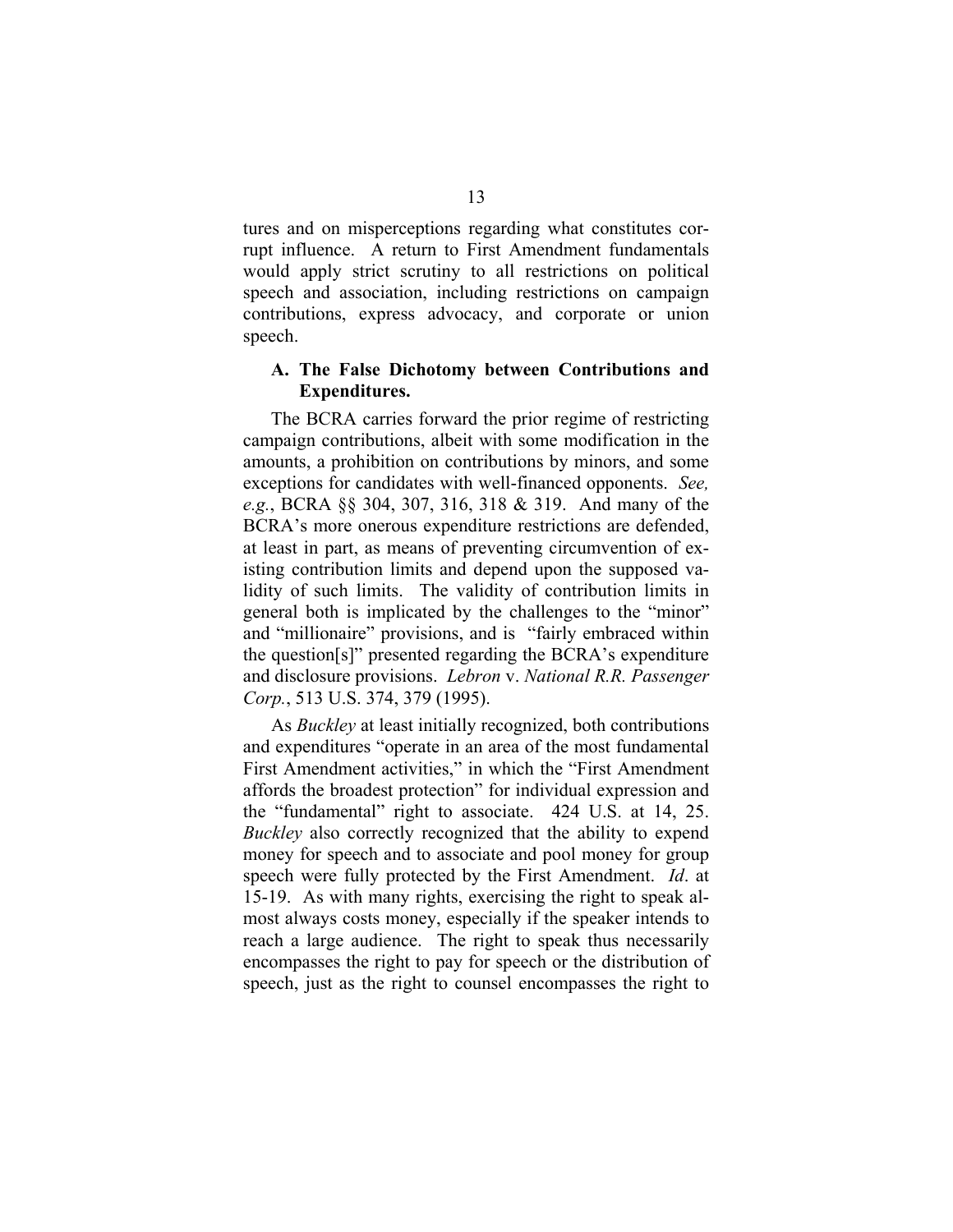hire a lawyer and the right to free exercise of religion includes the right to contribute to a church. In each of those cases the expenditure or contribution is protected not because "money is speech" or "money is a lawyer," or "money is religion," but rather because such targeted use of money is part of the *exercise* of the right to speak, to counsel, or to free exercise of religion.

*Buckley*'s diluted scrutiny for contribution restrictions was based on the claims that contributions involve only symbolic speech by the contributor, that any further expression is contingent on "speech by someone other than the contributor," and that the burden imposed by contribution restrictions are marginal. 424 U.S. at 21-22. Those assertions, however, are both wrong and irrelevant to the applicable level of scrutiny.

*More than Symbolic Speech.* The claim that contributions involve only the "undifferentiated symbolic act of contributing," unrelated to the amount of the contribution, 424 U.S. at 21, is simply incorrect. Even *Buckley* itself later acknowledged that "[m]aking a contribution \* \* \* enables like-minded persons to pool their resources in furtherance of common political goals." *Id*. at 22. Just as with contributors to other advocacy groups, campaign contributors form part of an expressive association organized around a favored candidate who is both an object of the collective speech as well as a unifying spokesperson or coordinator for such speech.

Contributors thus "speak" not only through the symbolic act of contributing, but also through the speech funded by the  $contribution.<sup>7</sup>$  Such speech will indeed vary in both scope

*NAACP* v. *Alabama*, 357 U.S. 449, 460 (1958) (association "is but the medium through which its individual members seek to make more effective the expression of their own views"); *see also*, *Buckley*, 424 U.S. at 22 (role of associations is to "effectively amplify[] the voice of their adherents"); *Nixon*, 528 U.S. at 415 (Thomas, J., dissenting) ("a contribution, by amplifying the voice of the candidate, helps to ensure the dissemination of the messages that the contributor wishes to convey"). 7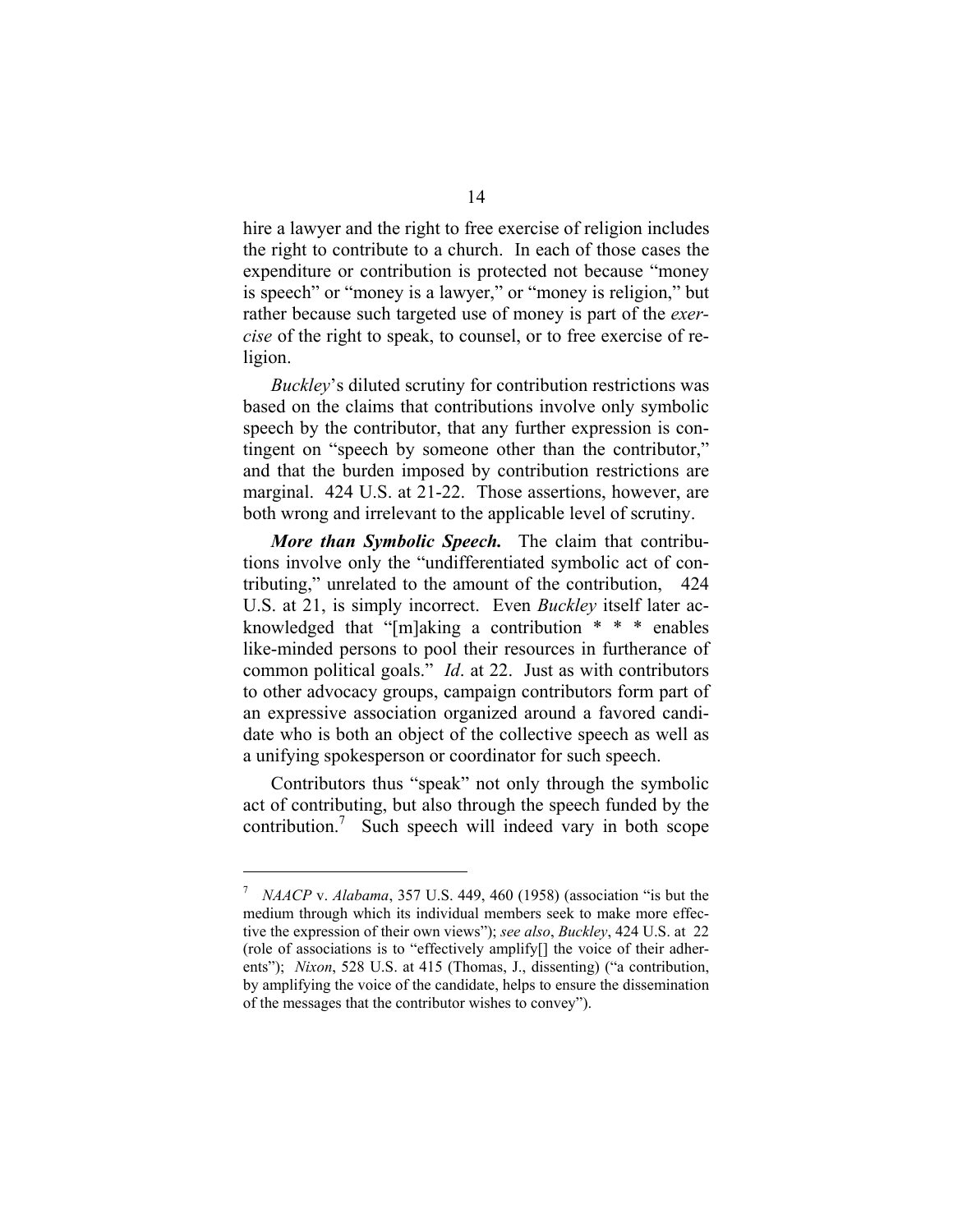and reach according to the amount of contributions. And even if *Buckley*'s characterization of contributions as only undifferentiated symbolic speech were accurate, contributions to candidates would be no different from contributions to other speakers or groups and thus deserve no less protection.

*Contributions Earmarked for Collective Speech.* As for *Buckley*'s disparagement of the contingent and once-removed nature of the speech that results from contributions, 424 U.S. at 21, such criticism is again wrong and irrelevant to the standard of scrutiny. Unlike gifts or bribes, campaign contributions can be spent *only* to support campaign-related expression, BCRA § 313, and hence implicate purported government interests only when they *are* spent to support such expression. Because contributions only have value to a candidate when used to support political speech, both sides of the First Amendment balance turn on the same contingency, rendering that contingency irrelevant. And while the candidate may do the literal speaking that results from contributions, it is emphatically *not* true that such speech is *only* that of the candidate, rather than the speech of both the candidate and the contributors combined. That someone other than the multiple contributors utters the final words neither diminishes the expressive interest of the contributors nor distinguishes contributions from other expenditures for speech.

*First Amendment Offense Not Marginal. Buckley*'s third asserted distinction is that contribution restrictions have only a marginal impact on political expression. 424 U.S. at 21-22. But that attempted distinction is no more tenable than the previous two. The size of the First Amendment burden imposed by contribution limits is not as slight as *Buckley* suggests and, in any event, it is the character, not the magnitude, of a speech restriction that dictates the standard of scrutiny applied. Even a trifling speech tax discriminatorily imposed on messages critical of the government would be subject to strict scrutiny regardless of the size of the burden on such speech.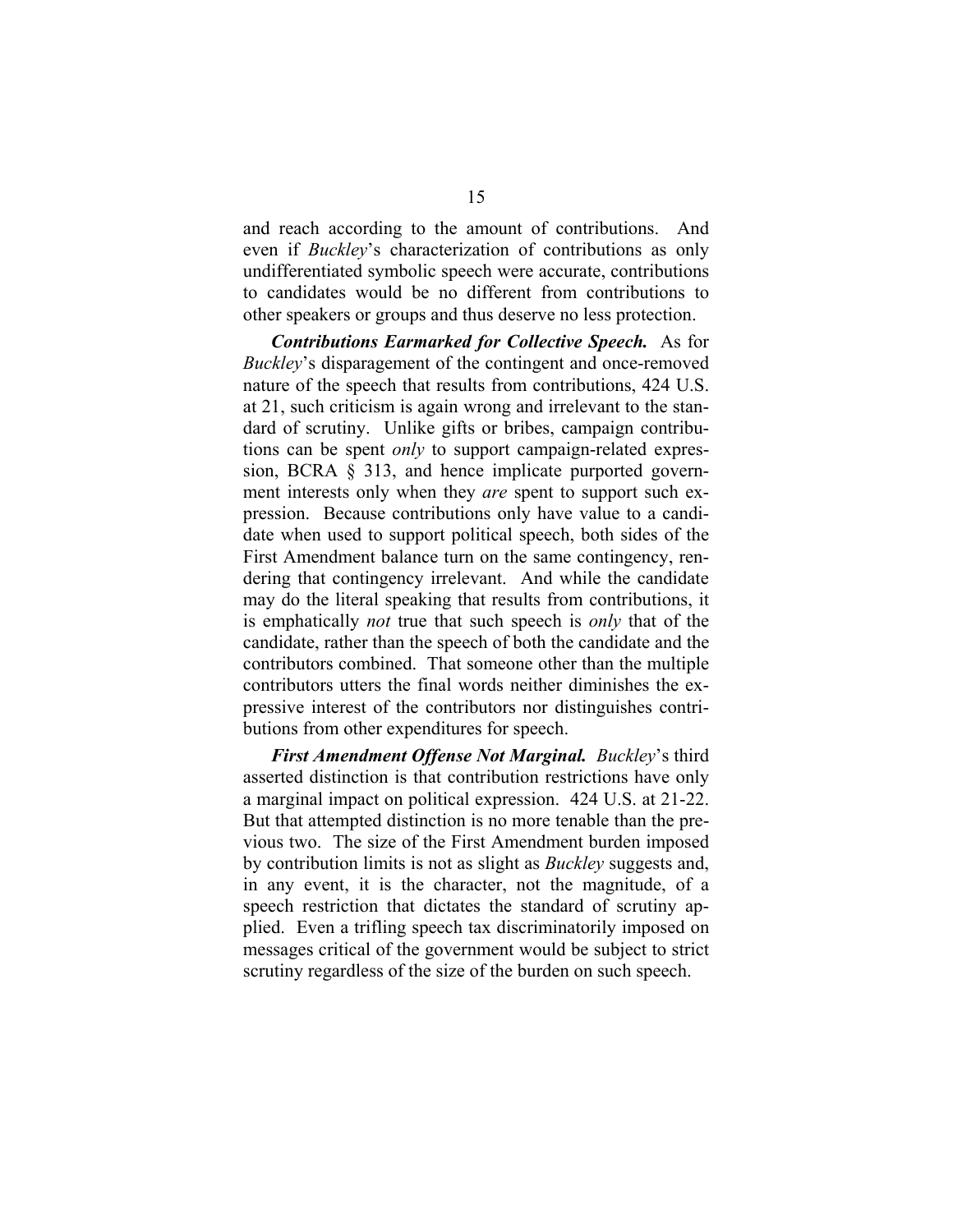Contrary to *Buckley*'s suggestion, a contribution limit is not merely an "indirect[]" burden on campaign speech, "making it relatively more difficult for candidates to raise large amounts of money." 424 U.S. at 26 n. 27. There is nothing *indirect* in conditioning the amount of a candidate's expression on his ability "to raise funds from a greater number of persons," and there is nothing *indirect* in "compel[ling] people who would otherwise contribute amounts greater than the statutory limits to expend such funds on direct political expression." *Id*. at 21-22. Rather, allowing speakers to raise and pool money only by bits and pieces, and doing so precisely *because* such money will be used for political speech, quite directly offends the First Amendment and burdens speech and association.<sup>8</sup>

Whether direct or indirect, however, the burden also is substantial, particularly where the aggregation of large amounts of money is essential for access to "expensive modes of communication" such as television, radio, and other mass media, which are "indispensable instruments of effective political speech." *Buckley*, 424 U.S. at 19. Requiring a gardener to water a garden with a thimble rather than a pitcher plainly would burden the production of flowers, and so too with contribution limits and the production of speech. Contribution limits necessarily increase the time and expense a candidate must devote to raising money to support speech and divert such time and expense from the campaign speech itself. And they increase the burden on contributors as well, who

<sup>&</sup>lt;sup>8</sup> That the burden is imposed because the money is targeted for speech is what distinguishes contribution restrictions from general income taxes or similar financial burdens that have only an incidental effect on speech and thus fall within the analysis of *United States* v. *O'Brien,* 391 U.S. 367, 377 (1968). But a restriction specifically on raising money for speech and imposed precisely because such money will be spent on speech  $-$  *i.e.*, because of its communicative impact – fails the *O'Brien* test. *Id*. at 382.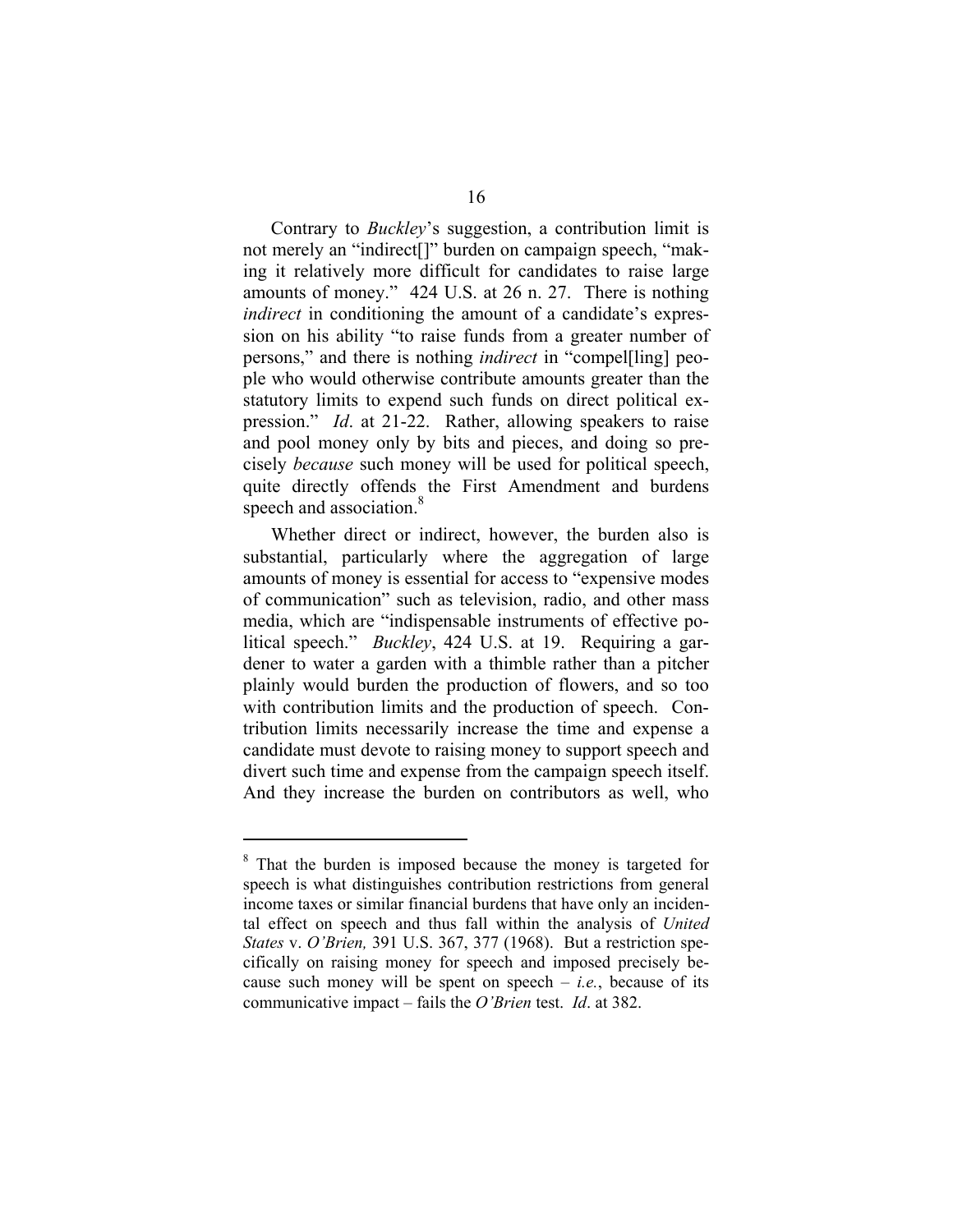must search for less effective means of combining in support of a shared message and are likely to find numerous alternative avenues of expressive association foreclosed as well.

*Contributions Are Not Corrupting.* The flawed dichotomy between contributions and expenditures regarding the standard of review is compounded by the flawed claim of a greater threat of corruption from contributions. But *neither*  expenditures nor contributions threaten corruption as properly understood. The *only* function of campaign contributions or expenditures is to generate political speech and the *only* value to a candidate stems from the prospect that the resulting speech will persuade voters and help the candidate get elected. If a candidate were to receive contributions for some *personal* use such as buying jewels or fancy cars, that would indeed be corruption. $9\overline{B}$  But contributions that assist the candidate in getting elected through the entirely proper mechanism of generating political speech are no different than endorsements or votes. Because the assistance is ultimately channeled through the protected medium of political speech, it cannot be deemed corrupt.

In the end, the speech and association interests are fundamentally identical for expenditures and contributions that can be used only to support speech and the jurisprudential line separating them is incoherent. Both should be afforded the "fullest and most urgent application" of the First Amendment, *Monitor Patriot Co.* v. *Roy*, 401 U.S. 265, 272 (1971), and restrictions on either should be subject to no less than the full force of strict scrutiny. Indeed, content-based restrictions on such core political speech and association should be *per se* 

<sup>&</sup>lt;sup>9</sup> The fundamental line between corrupt and non-corrupt payments to candidates is reflected in BCRA § 313, which provides that a "contribution or donation described in subsection (a) shall not be converted by any person to personal use." Concern that contributions will be converted to personal use notwithstanding § 313 can be handled by audit procedures to enforce that prohibition.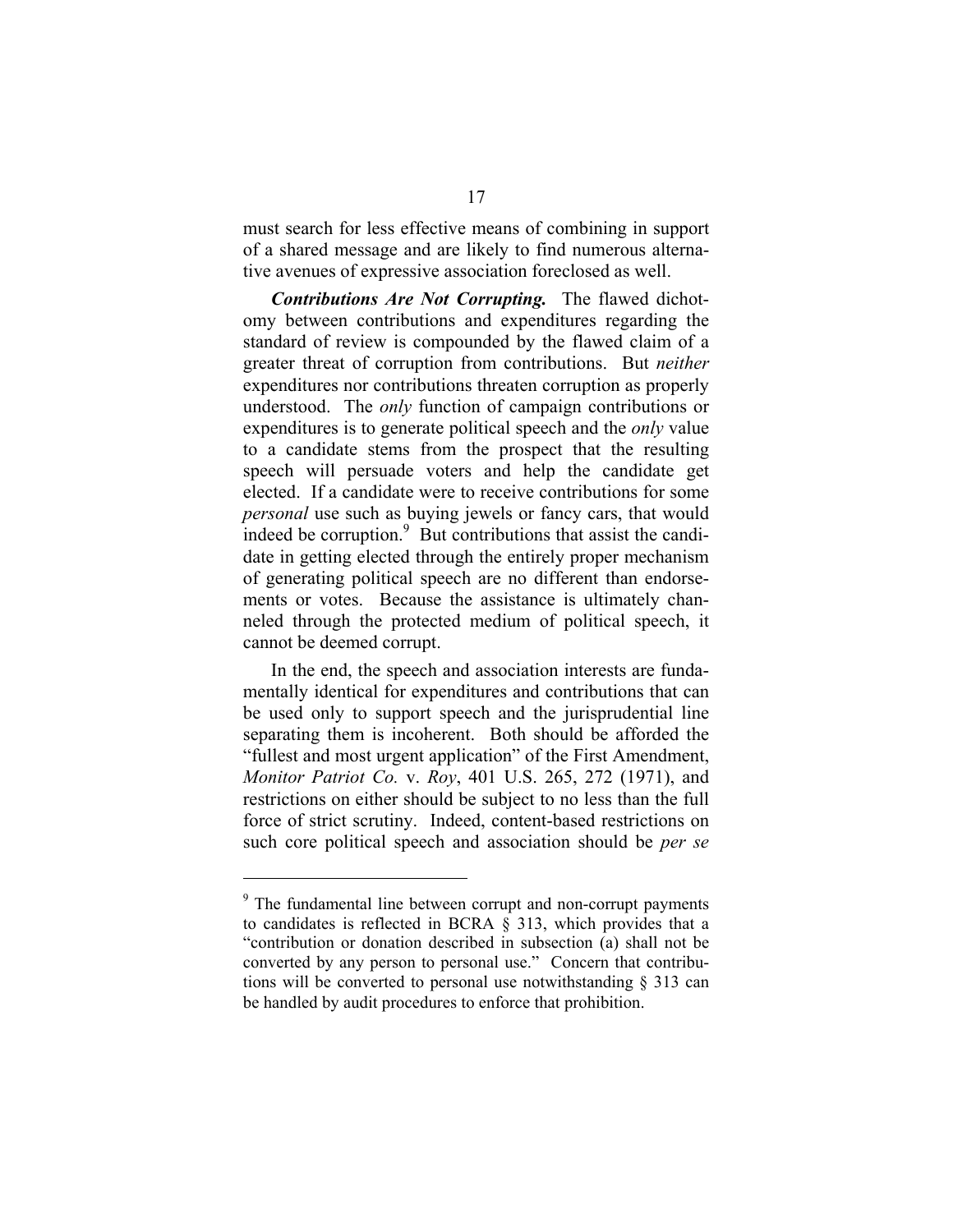invalid under the First Amendment, with no further inquiry or balancing required. *Republican Party of Minnesota*, 536 U.S. at 793 (Kennedy, J., concurring).

## **B. The False Dichotomy between "Express Advocacy" For or Against Candidates and Other Forms of Political Speech.**

One manifestation of the incoherence of the distinction between expenditures and contributions was its immediate abandonment regarding express advocacy of the election or defeat of a candidate. Such advocacy, of course, is pure political speech, and "is no less entitled to protection under the First Amendment than the discussion of political policy generally or advocacy of the passage or defeat of legislation." *Buckley*, 424 U.S. at 48.<sup>10</sup>

Yet despite this Court's apparent recognition of express advocacy's undiluted First Amendment status, *Buckley* ultimately denied such election advocacy full protection because it was thought to be functionally equivalent to a contribution, would be valued similarly by a candidate, and thus could be restricted in some instances as a means of preventing circumvention of the contribution limits. 424 U.S. at 43-44 & n. 52. And it is precisely that distorted view of political speech as a means of circumventing contribution limits that has driven the BCRA's further restrictions on express advocacy and on the broader category of electioneering communications.

Perhaps if *Buckley* had reasoned in the opposite direction, the First Amendment principles at stake would have been clearer. Advocacy of the election or defeat of a candidate – whether express, implied, or otherwise  $-$  is a quintessential example of political speech and should be entirely immune

 $10$  But for that basic protection, it could be made a crime for an individual – not merely a corporation or labor union – to take out a small newspaper advertisement that read "Vote for Harry Browne." *See Buckley*, 424 U.S. at 40.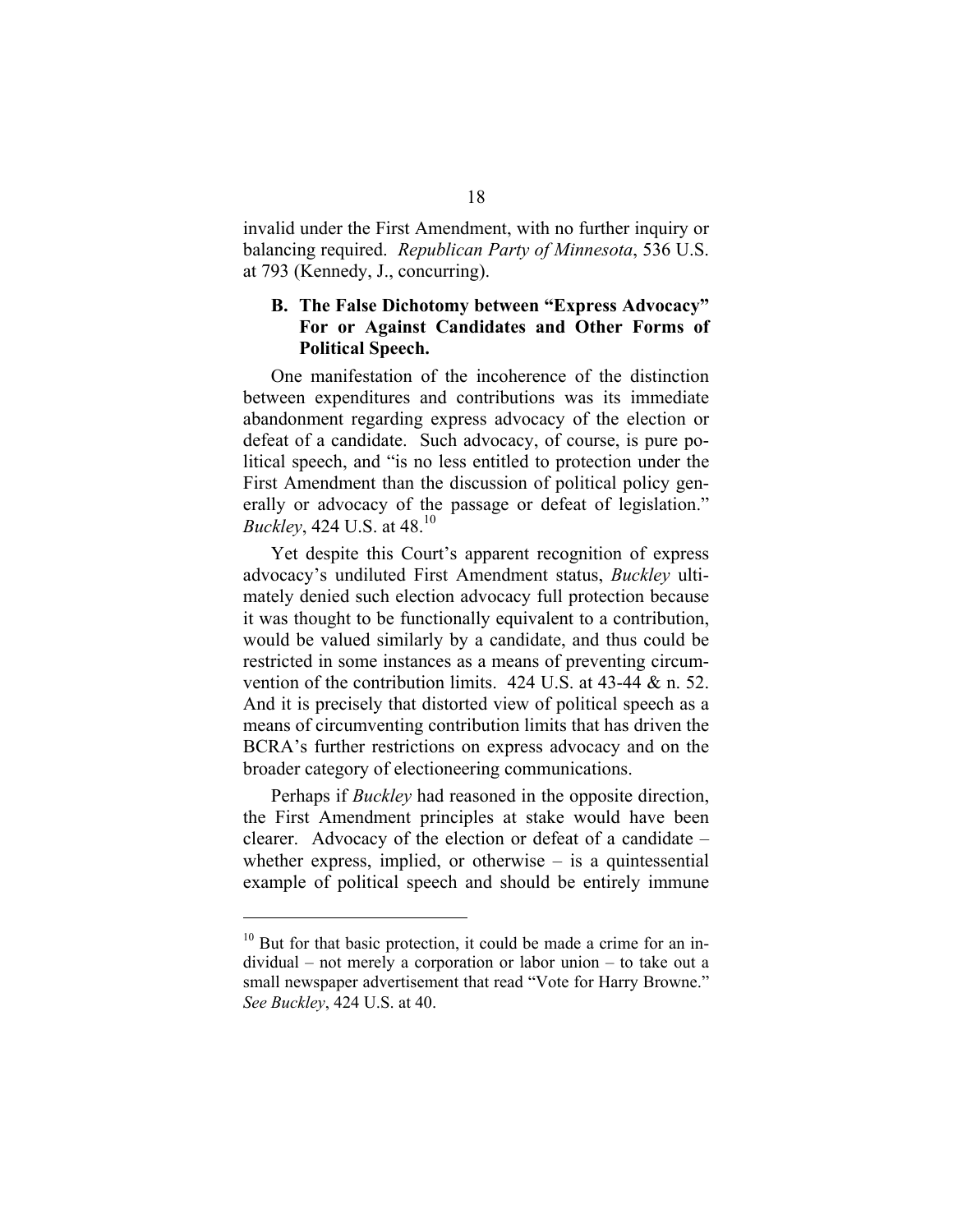from regulation. While a candidate likely will value and appreciate supportive political speech, especially if it is effective in persuading others to support the candidate, that is true of all political speech. Valuing such support and being responsive to those who advocate effectively for your election is at the heart of being an elected official. From there the recognition of strong similarities between express advocacy for a candidate and contributions to that candidate's campaign fund – the very purpose of which is to generate express advocacy for the candidate – is cause to fully protect contributions, not to create a bigger hole in the First Amendment.

To instead use contribution limits to bootstrap still further restrictions on speech that might influence candidates causes the unprincipled exception to swallow the First Amendment rule. Effective political speech and association used to influence government are not means of *circumventing* restrictions on supposedly improper influence. Rather, they are the constitutionally favored alternatives for achieving desired ends *without* force, bribery, or other improper means. And even if there is some salient difference in the influence generated by express, as compared to all other, advocacy, that difference should be evaluated under normal strict scrutiny by asking whether the interest in suppressing speech-mediated influence is compelling and the remedy narrowly tailored.<sup>11</sup>

<sup>&</sup>lt;sup>11</sup> Coordinated expenditures are another example of direct speech and direct association being grouped with and scrutinized as contributions despite the complete absence of the alleged distinguishing features of contributions. Any greater influence such expenditures might have does not lower the First Amendment bar, but at most increases the governmental interest to be weighed within the existing parameters of strict scrutiny.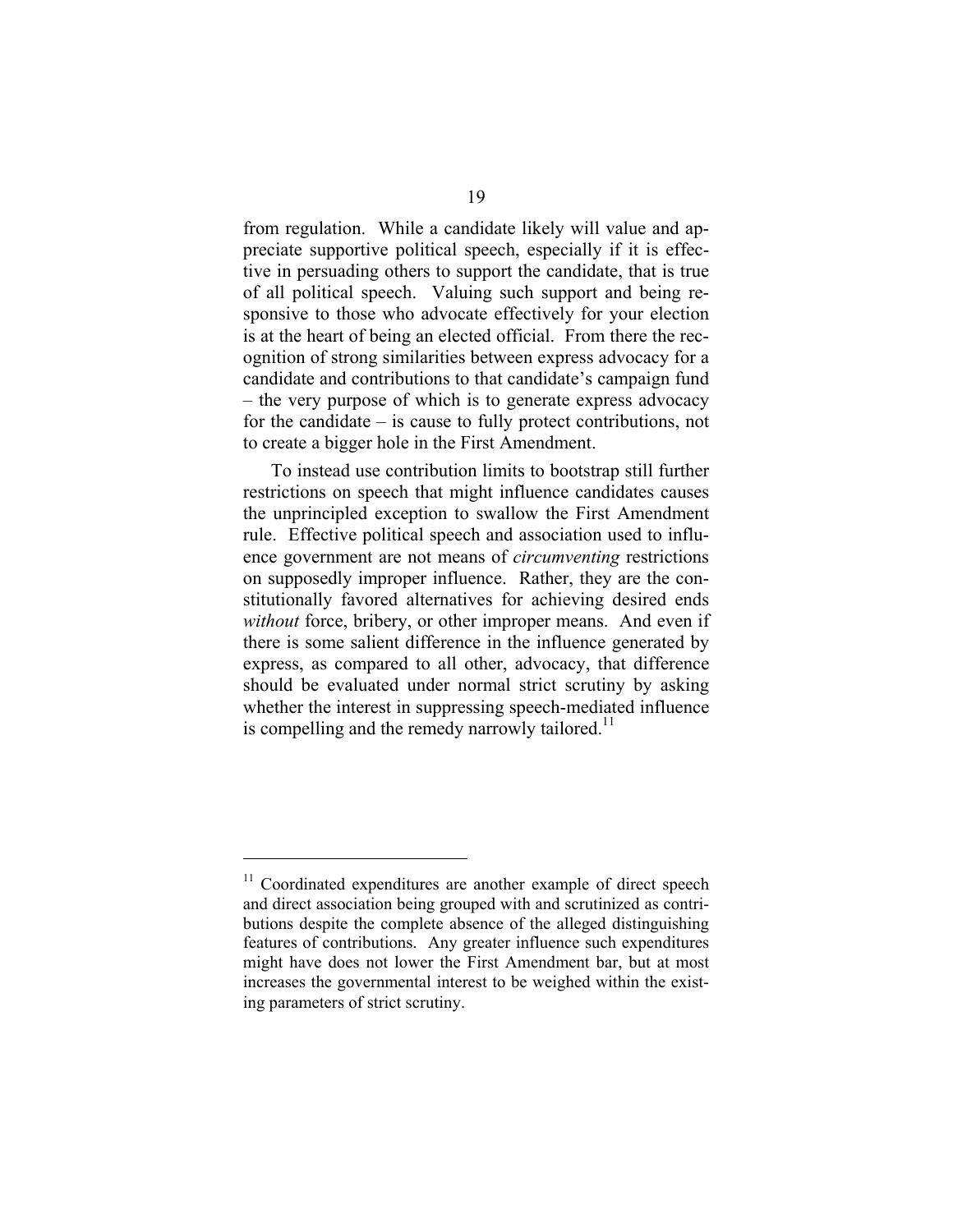#### **C. The False Dichotomy between Different Forms of Collective Associations.**

Another of *Buckley*'s unfortunate legacies is the inconsistent treatment of multiple forms of collective speech. While *Buckley* and later cases applied strict scrutiny to restrictions on speech by private associations in general, this Court has given less First Amendment protection to such private associations as corporations and labor unions. *See FEC* v. *Massachusetts Citizens for Life, Inc.,* 479 U.S. 238, 252-53, 256-60 (1986) ("*MCFL*").

This Court's recent *Beaumont* decision surveyed the various reasons that have been used to restrict corporations and labor unions to a greater extent than individuals or other types of expressive associations. The justifications for restricting corporate and union speech included the supposed "special advantages – such as limited liability, perpetual life, and favorable treatment of the accumulation and distribution of assets – that enhance their ability to attract capital and  $* * *$  to use resources amassed in the economic marketplace to obtain an unfair advantage in the political marketplace"; the interest in preventing such wealth from being "converted into political 'war chests' which could be used to incur political debts from legislators"; the supposed protection of "individuals who have paid money into a corporation or union for purposes other than the support of candidates from having that money used to support political candidates to whom they may be opposed"; and preventing the use of corporations "as conduits for circumvention of [valid] contribution limits" by corporate owners or employees. *Beaumont*, -- U.S. at --, 123 S. Ct. at 2206-07 (citations and quotation marks omitted).

Those arguments are not persuasive justifications for reduced scrutiny of restrictions on political speech by business corporations and labor unions. Those entities are vital associations based on the shared interests of their members – assuming voluntary purchase of stock by shareholders or payment of membership dues by workers. That those interests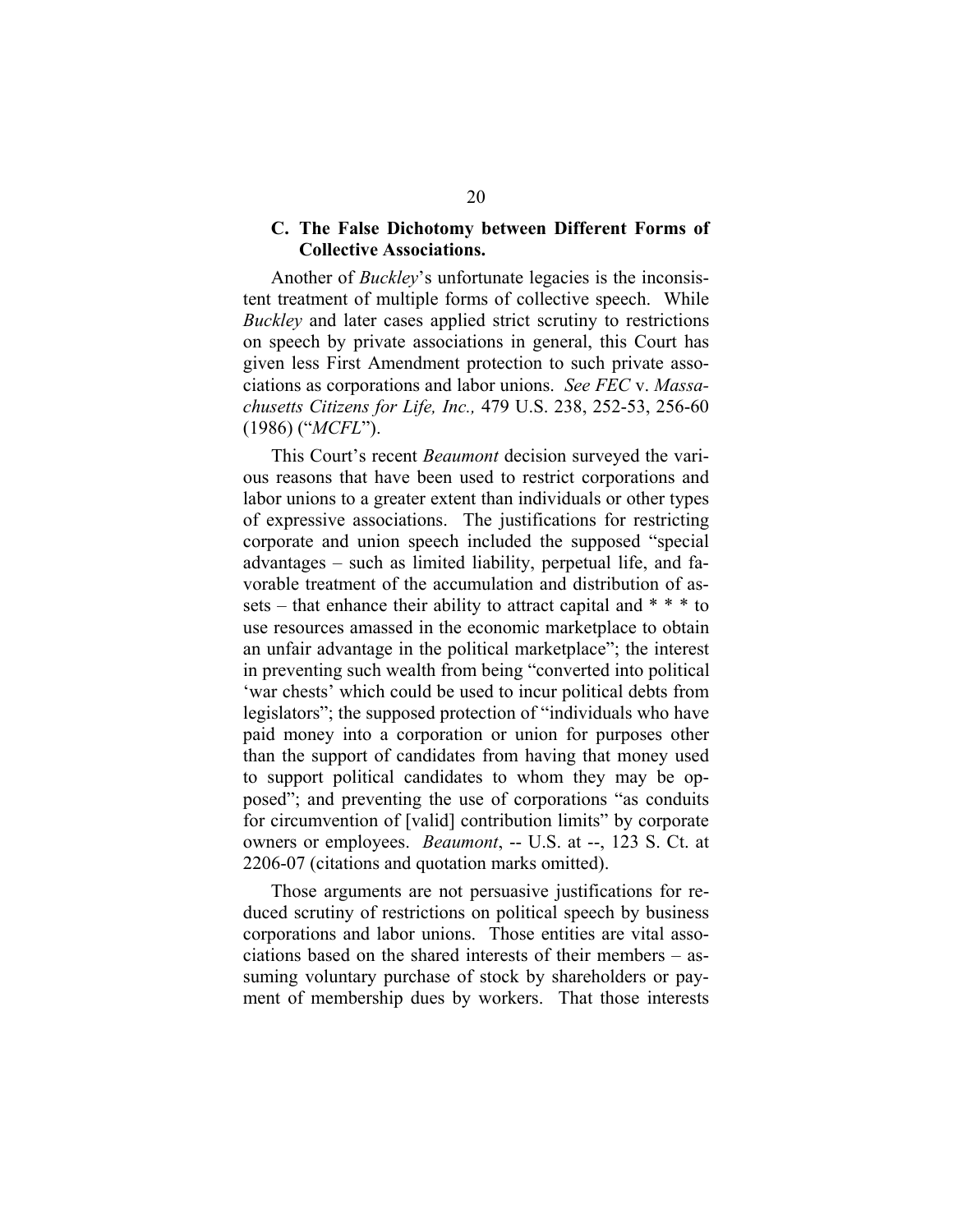are largely economic does nothing to diminish their constitutional status. Political advocacy and speech driven by economic perspectives are likely universal and, in any event, are no different than speech motivated by less worldly concerns. *Cf*. *NAACP* v. *Alabama*, 357 U.S. at 460 ("it is immaterial whether the beliefs sought to be advanced by association pertain to political, economic, religious or cultural matters").

Claiming that corporations possess an "unfair" advantage because they have characteristics that allow them to accumulate significant capital is no more and no less than a complaint that they are wealthy and that it is somehow wrong to use wealth to support political speech. The notion that corporations can achieve their wealth through special advantages hardly distinguishes them from other expressive associations, all of which can adopt the corporate form if they so choose. Furthermore, the very characteristics that help corporations raise money – the liquidity of reasonably priced shares of stock and the limited financial risks of stock ownership – also facilitate widespread and voluntary association of all types of citizens through the medium of a corporation. In any event, we do not examine individual speakers to see if their personal resources were obtained through some special advantage – perhaps ownership of corporate stock – and thus the cause of corporate wealth seems irrelevant to whether such wealth can be deployed for political speech.<sup>12</sup> Calling such wealth a

<sup>&</sup>lt;sup>12</sup> Laws and regulations targeted at the non-expressive conduct of corporations or labor unions that impose incidental burdens on expression would be evaluated under the familiar *O'Brien* test for such mixed-effect laws. Of course, in these cases, the *O'Brien* test is inapplicable because the BCRA is specifically aimed at the expressive consequences of contributions and expenditures *for*  speech, rather than at any conduct itself. *See Buckley*, 424 U.S. at 17 ("Even if the categorization of the expenditure of money as conduct were accepted, the limitations challenged here would not meet the *O'Brien* test because the governmental interests advanced in support of the Act involve 'suppressing communication.'").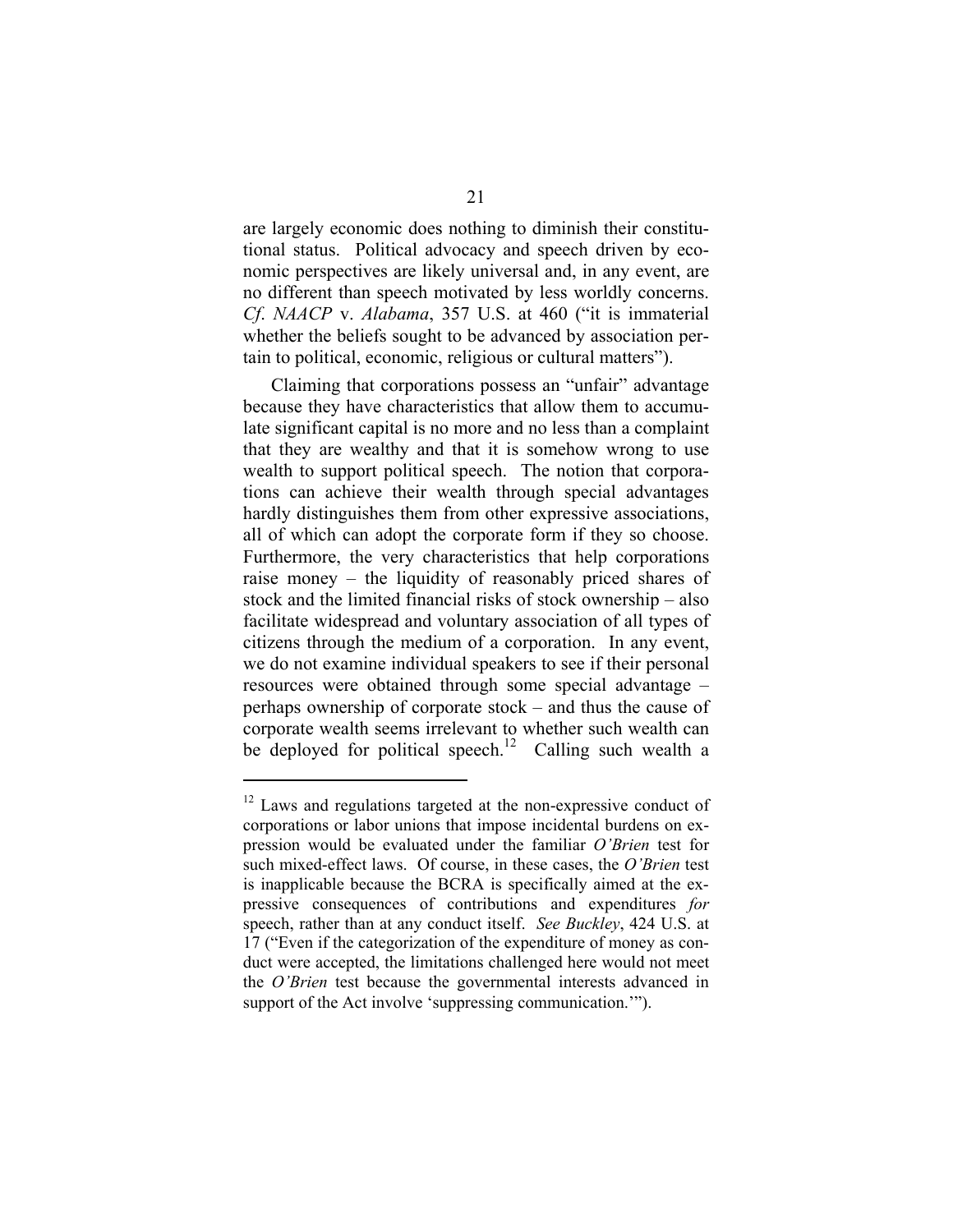"war chest" to be used in return for political favors adds nothing to the analysis and fails to differentiate the wholly noncorrupt political debts incurred in return for all other forms of political speech, association, and support. *See supra* Part I.

Insofar as the perceived unfairness of corporate wealth being used for contributions or expenditures is premised on the notion that corporations can generate speech and influence out of proportion to the strength or support behind their ideas and hence beyond the amount of speech and influence they *ought* to have, that is the same criticism leveled against all large contributions, regardless of source, and begs the same question of what is the "proper" amount of speech and influence. Once again, the notion that the wealthy have too great a voice is not only inadequate as a justification for lesser scrutiny of corporate speech restrictions, it is a reason itself to invalidate such restrictions. Though failing in its application, *Buckley* at least correctly recognized that government may not "restrict the speech of some elements of our society in order to enhance the relative voice of others." 424 U.S. at 48. That, said *Buckley*, is "wholly foreign to the First Amendment," the protections of which "cannot properly be made to depend on a person's financial ability to engage in public discussion." *Id*. at 48-49. Manipulating different groups' relative ability to speak "is a decidedly fatal objective." *Hurley*  v. *Irish-American Gay, Lesbian and Bisexual Group of Boston,* 515 U.S. 557, 579 (1995).

The notion that corporate and union speech is somehow not a valid reflection of the interests of the shareholders or members, *MCFL*, 479 U.S. at 258, 260, simply ignores that such agency issues are inherent to all associations and do not diminish the speech interests involved so long as association is voluntary. All shareholders and members are free to remain affiliated or not, and do so knowing that the entities are authorized to speak in furtherance of the collective economic interests that they represent. That individuals may have other interests that conflict with their economic interests in a corpo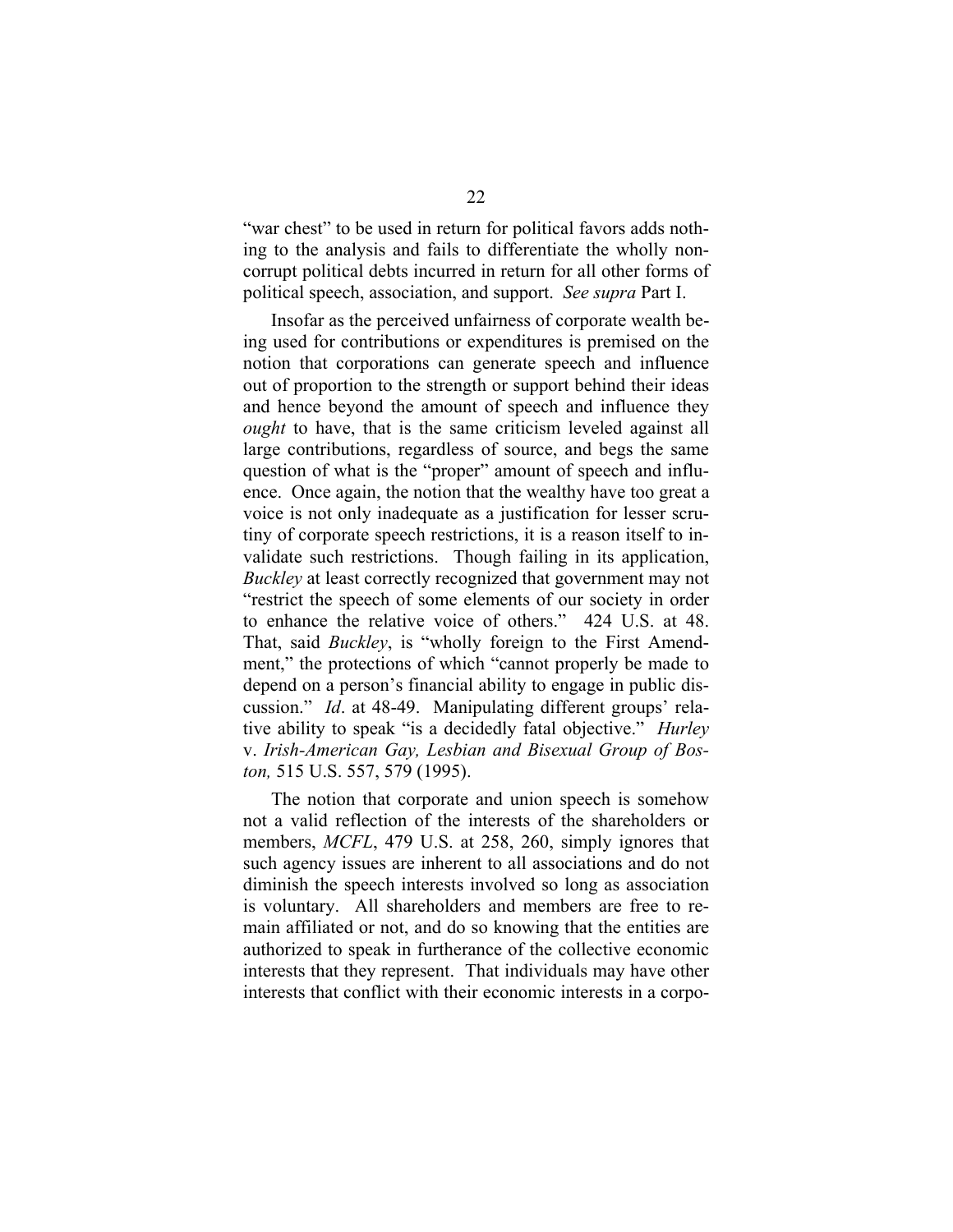ration or union – and hence conflict with a corporation's or union's speech – simply puts them to the choice of which interests are more important to them and whether to continue or terminate their association. That same choice is presented by all forms of association.

The related disparagement of corporations or labor unions as being "special," rather than ordinary, interests – with the implication that those interests are somehow less valid – also flies in the face of free-association principles. Whatever the unifying ideas or interests that motivate a particular association's expression, the government simply has no power to regulate speech on the basis of its satisfaction or dissatisfaction with those ideas or motives. The law "is not free to interfere with speech for no better reason than promoting an approved message or discouraging a disfavored one, however enlightened either purpose may strike the government." *Hurley*, 515 U.S. at 579.

Furthermore, the supposedly narrow motives and interests of different groups not only fail to diminish the constitutional protection for their expressive activities, it is actually a central and important assumption of the Framers and a key aspect of the checks and balances of our Constitution. Those checks and balances are designed to promote a multiplicity of competing factions in order to block domination by any single faction. Indeed, Madison's greatest concern regarding the "violence of faction" was not the proliferation of many small factions, but the "superior force of an interested majority." Federalist No. 10, THE FEDERALIST PAPERS 45 (Rossiter & Kesler eds. 1999). Madison correctly recognized that "the *causes* of faction cannot be removed and that relief is only to be sought in the means of controlling its *effects*." *Id.* at 48 (emphasis in original). The solution is not to replace conflicting factions with a single majority faction of the public, but rather to render any potential majority faction "unable to concert and carry into effect schemes of oppression." *Id*. at 49. Any supposed concern with "special" interests thus misunder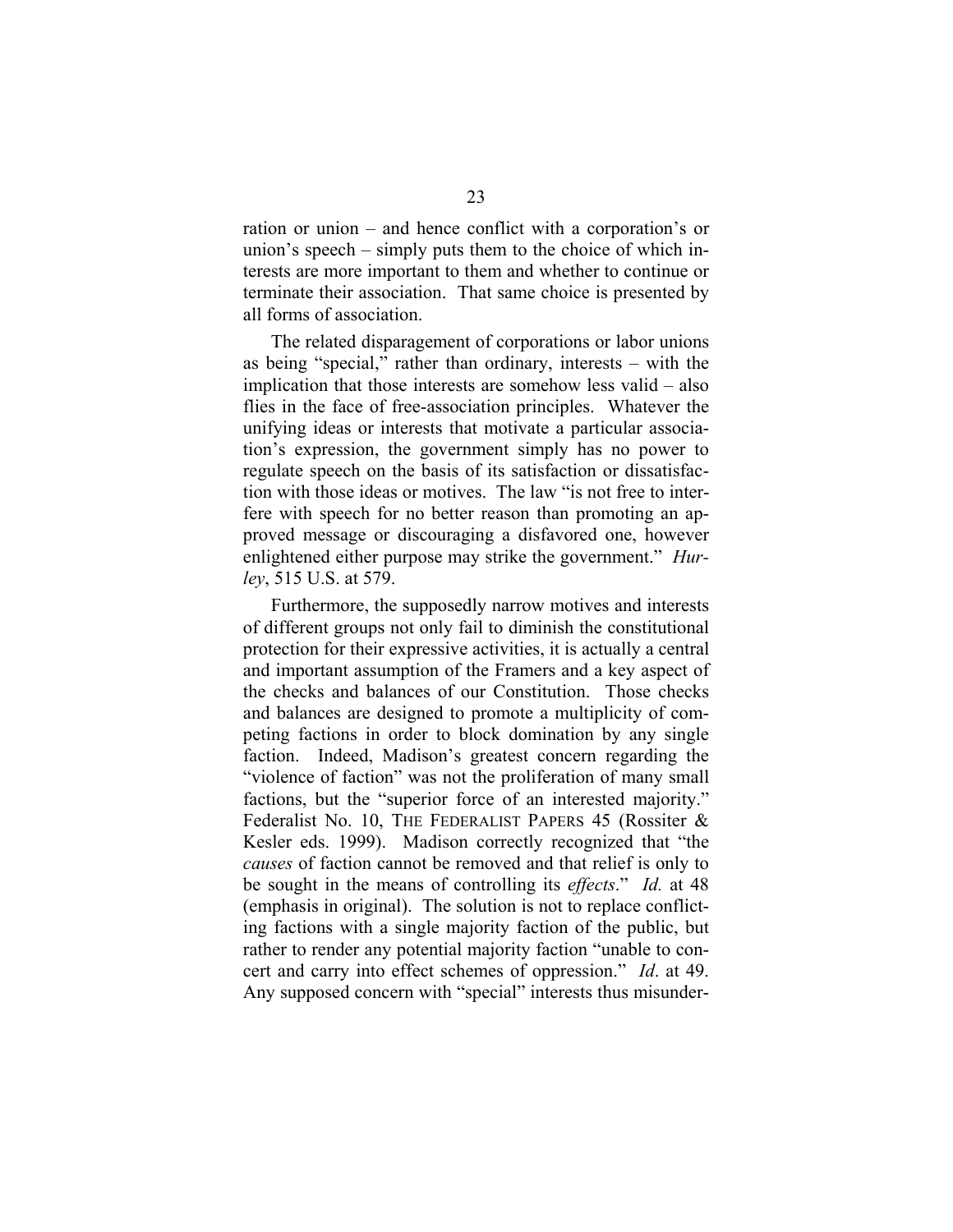stands the entire problem of faction as it concerned the Founders. Far from being compelling, a desire to decrease special interests is anathema to the "republican remedy for the disease[]" of factionalism. *Id.* at 52.

Finally, claiming that corporations will act as conduits to avoid individual contribution limits begs the question of the validity of such limits and is a problem easily solved by treating corporations the same as individuals and applying the *same* contribution limits.

In the end, all voluntary associations, whatever their primary motivating concerns and actual or potential wealth, collectivize and amplify the speech of their associates. Corporations and labor unions are no exception. Their expressive activity should be protected equally by the First Amendment.

### **III. ANONYMITY AND ASSOCIATIONAL PRIVACY REMAIN IMPORTANT GUARANTORS OF FREE POLITICAL SPEECH.**

*Buckley's* casual approval of numerous disclosure requirements for speakers and contributors is inconsistent with the recognition of the right to engage in anonymous speech and associational privacy as essential aspects of the freedom of speech and association. The BCRA's numerous disclosure requirements build upon *Buckley*'s error and severely curtail the possibility of anonymous political speech and association in the election context.

Forcing speakers to reveal their identities both compels and restricts speech – they are compelled to say more than they would choose on their own, and they may be deterred from speaking at all if, by revealing their identities, they may expose themselves to various forms of harassment or retaliation for their views. Because of such concerns, the First Amendment protects the rights of individuals to engage in anonymous speech. *See Watchtower Bible and Tract Society of New York* v. *Village of Stratton*, 536 U.S. 150, 166-67 (2002); *McIntyre* v. *Ohio Elections Comm'n*, 514 U.S. 334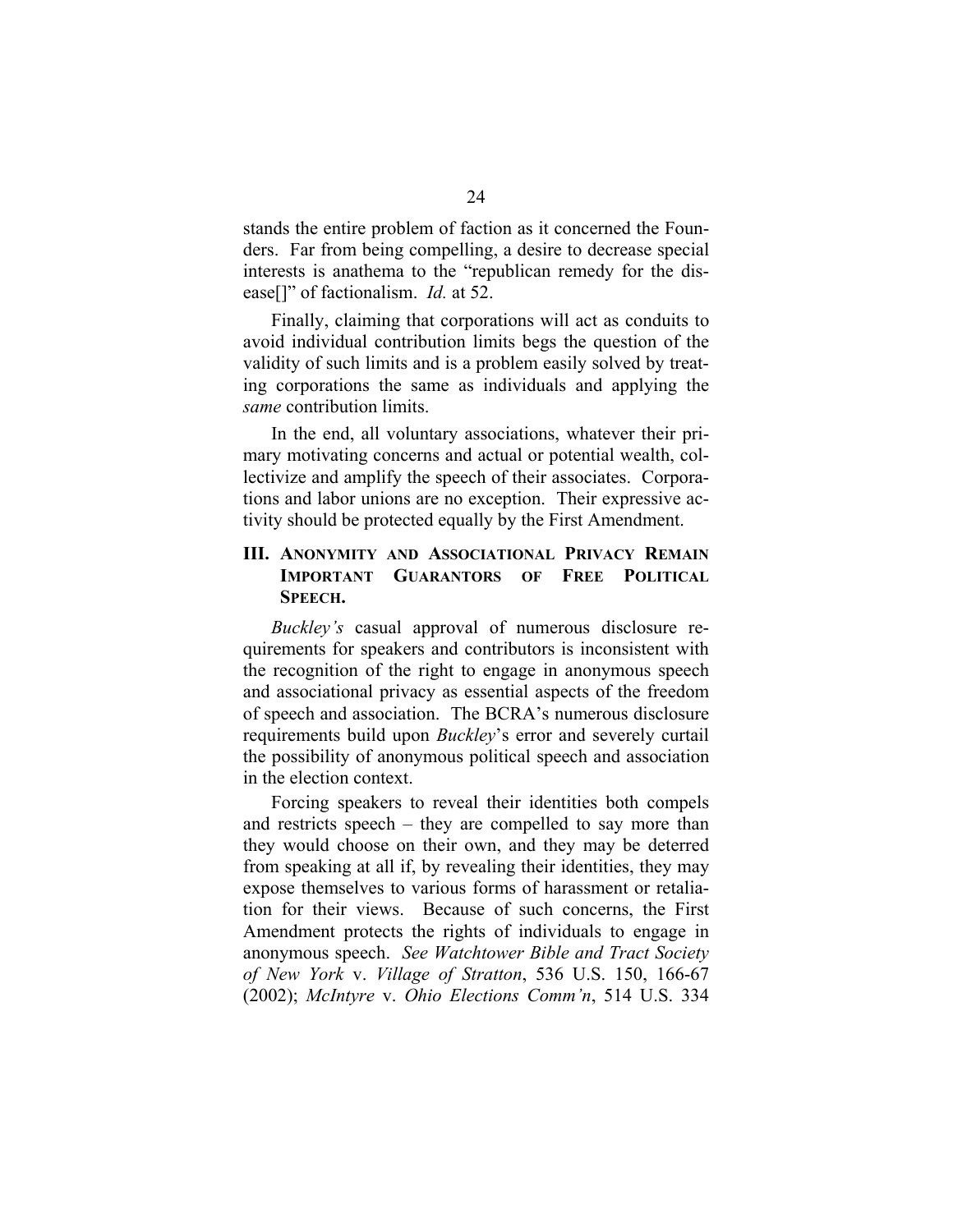(1995). Similar concerns underlay First Amendment protection of the right to associational privacy. As this Court has observed,

It is hardly a novel perception that compelled disclosure of affiliation with groups engaged in advocacy may constitute as effective a restraint on freedom of association [as other types of burdens] \* \* \*. This Court has recognized the vital relationship between freedom to associate and privacy in one's associations. \*\*\* Inviolability of privacy in group association may in many circumstances be indispensable to preservation of freedom of association, particularly where a group espouses dissident beliefs.

## *NAACP* v. *Alabama*, 357 U.S. at 462.

Notwithstanding the protection afforded anonymous speech and associational privacy, *Buckley* upheld various disclosure requirements on the grounds that contribution disclosures (1) provide a means of gathering data essential to detecting violations of the contribution limits themselves; (2) deter actual corruption and avoid the appearance of corruption by publicizing large contributions and expenditures and thus discouraging their use for seeking political favor; and (3) provide information to the electorate regarding who supports a candidate and thus supposedly reveal something about the candidate's views and about the interests to which he might be responsive. 424 U.S. at 66-68.

Those justifications fail to offer an adequate basis for depriving speakers and contributors of their rights to anonymity and associational privacy. First, the interest in enforcing contribution limits might well be a valid concern if, but only if, such limits are themselves valid restrictions on speech. *Cf*. *Buckley*, 424 U.S. at 75-76 (discussing disclosure related to invalid expenditure limits). That condition is doubtful given proper First Amendment scrutiny, *supra* Part II(A), and a correct understanding of the quite narrow government interest in preventing corruption. And even if contribution limits con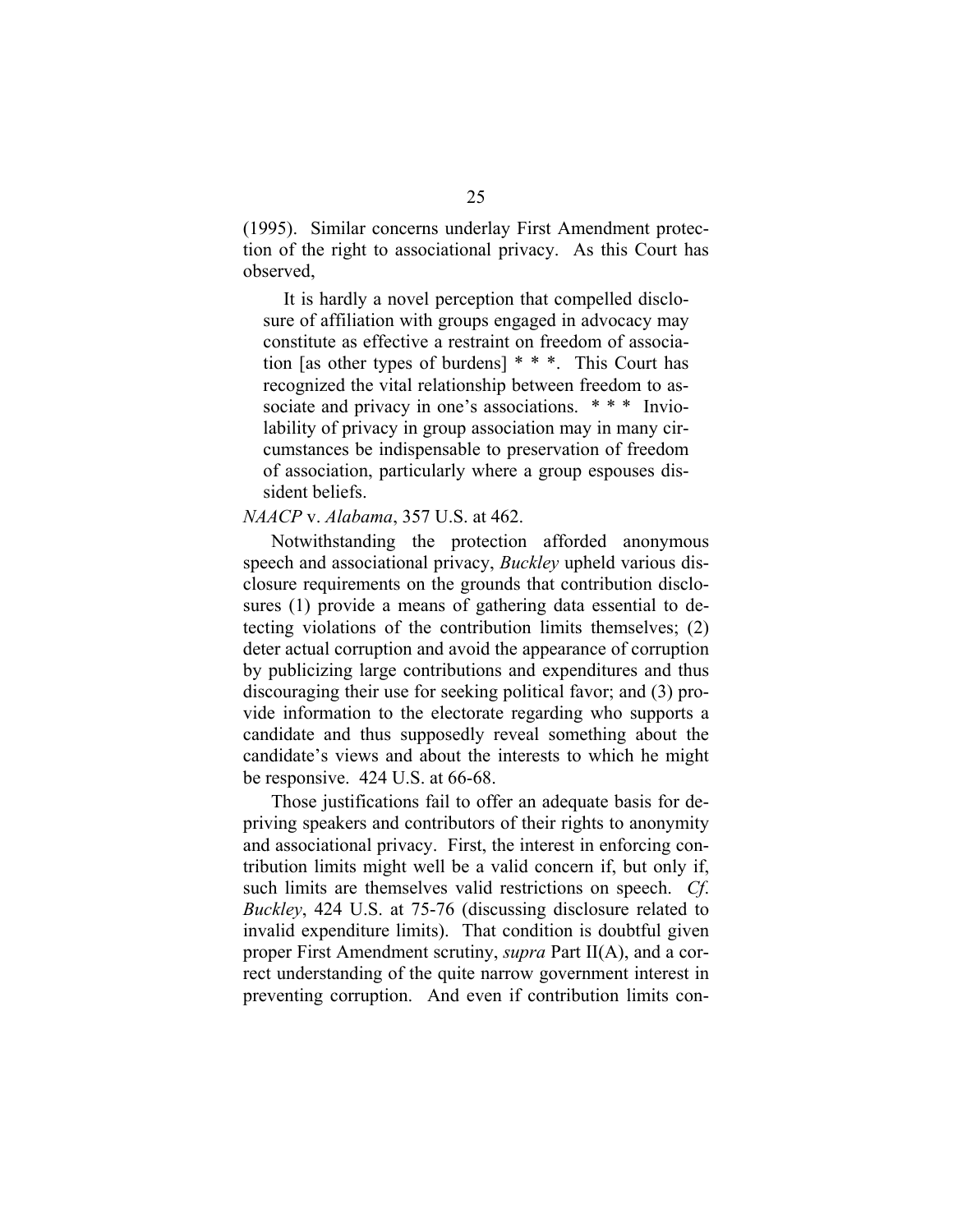tinue to be upheld, enforcement concerns are more than adequately addressed by record-keeping and limited disclosure to enforcement authorities themselves. Further disclosure to the public substantially adds to the speech burden without appreciably aiding enforcement of contribution limits.

Second, the alleged interest in deterring corruption and the appearance of corruption is particularly inapt if contribution limits themselves are upheld. The restrictions are so low as to eliminate even the speculative suggestion that the underlying contributions would influence a candidate. In any event, even absent such limits, large contributions and expenditures for speech simply *are not corrupt*, regardless of whether they are given in exchange for political favor. *See supra* Part I.

Third, the information value provided by disclosure is not an adequate basis for government restriction or compulsion of speech and association. Insofar as disclosure is meant to provide information about the contributors or expenders themselves, control over such information is squarely part of First Amendment freedoms. *McIntyre*, 514 U.S. at 342 ("[A]n author's decision to remain anonymous, like other decisions concerning omissions or additions to the content of a publication, is an aspect of the freedom of speech protected by the First Amendment."). And insofar as it is meant to provide information about a candidate, that benefit is far too attenuated to impose First Amendment burdens on third parties making contributions or expenditures. To obtain information about candidates, it is the candidates themselves who should be required to disclose contributions, and if a contribution is made anonymously, that fact can be disclosed without further requiring identification of the donor.<sup>13</sup> A candidate accepting

 $13$  If the contributor revealed his or her identity to the candidate, but asked for that information to be withheld, then disclosure of that circumstance too could be required without disclosing the contributor's identity. Of course, a candidate who disclosed having agreed to conceal from the public the identity of a known donor quite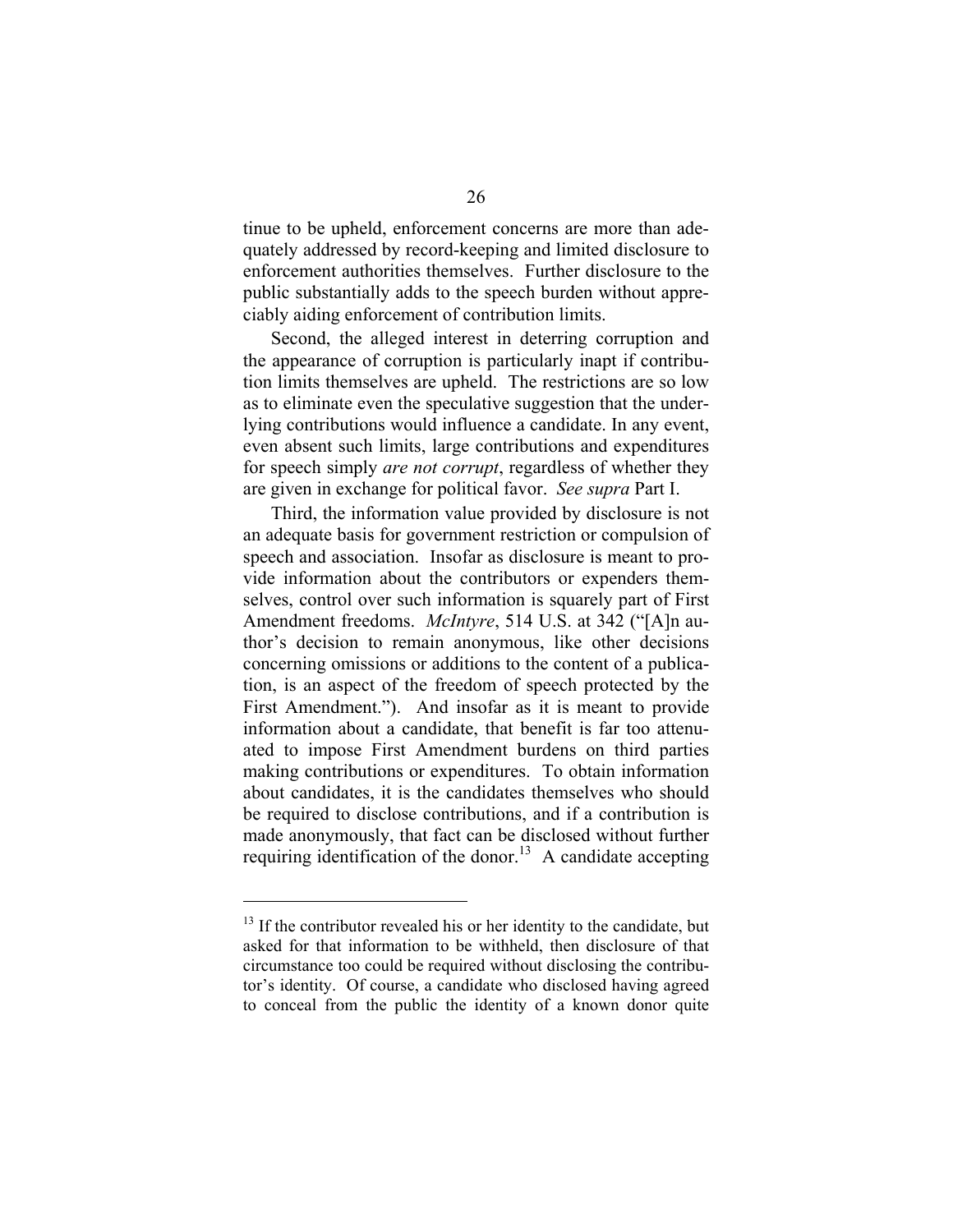substantial anonymous donations may well be suspect, but the public can judge that for themselves and vote accordingly.

#### **IV. APPLICATION OF GENERAL PRINCIPLES TO SPECIFIC SECTIONS OF THE BCRA.**

The previous sections provide an alternative framework for evaluating restrictions on campaign-related speech and association that is more faithful to the First Amendment. All such restrictions should be evaluated under strict scrutiny, and the compelling interest in combating corruption should be carefully cabined to preventing the offer or acceptance of private gain for official action, and should exclude exchanges of political support mediated through speech or association. Under such an approach, essentially all of the BCRA violates the First Amendment. Almost none of those provisions serve an interest in combating genuine corruption, they would not survive true strict scrutiny, and in most instances the provisions are affirmatively antithetical to the core premises of the Constitution and the First Amendment.

For convenience, however, *Amici* will point out several of the more troubling BCRA provisions on appeal that would be invalidated under the proposed framework's renewed commitment to core First Amendment principles.

**BCRA Title I:** *Soft-Money Prohibitions.* Because political parties are private expressive associations entitled to full First Amendment protection, the restrictions in BCRA § 101 on their collection and expenditure of funds earmarked for political speech must be subject to strict scrutiny. Those restrictions would fail such scrutiny because the government's interest is virtually non-existent.

*Disclosure Requirements.* The requirement that political committees disclose the identities of contributors, BCRA

likely would lose the trust of numerous voters if the donation truly appears corrupt. Concerns regarding such contributions are thus self-correcting at the ballot box.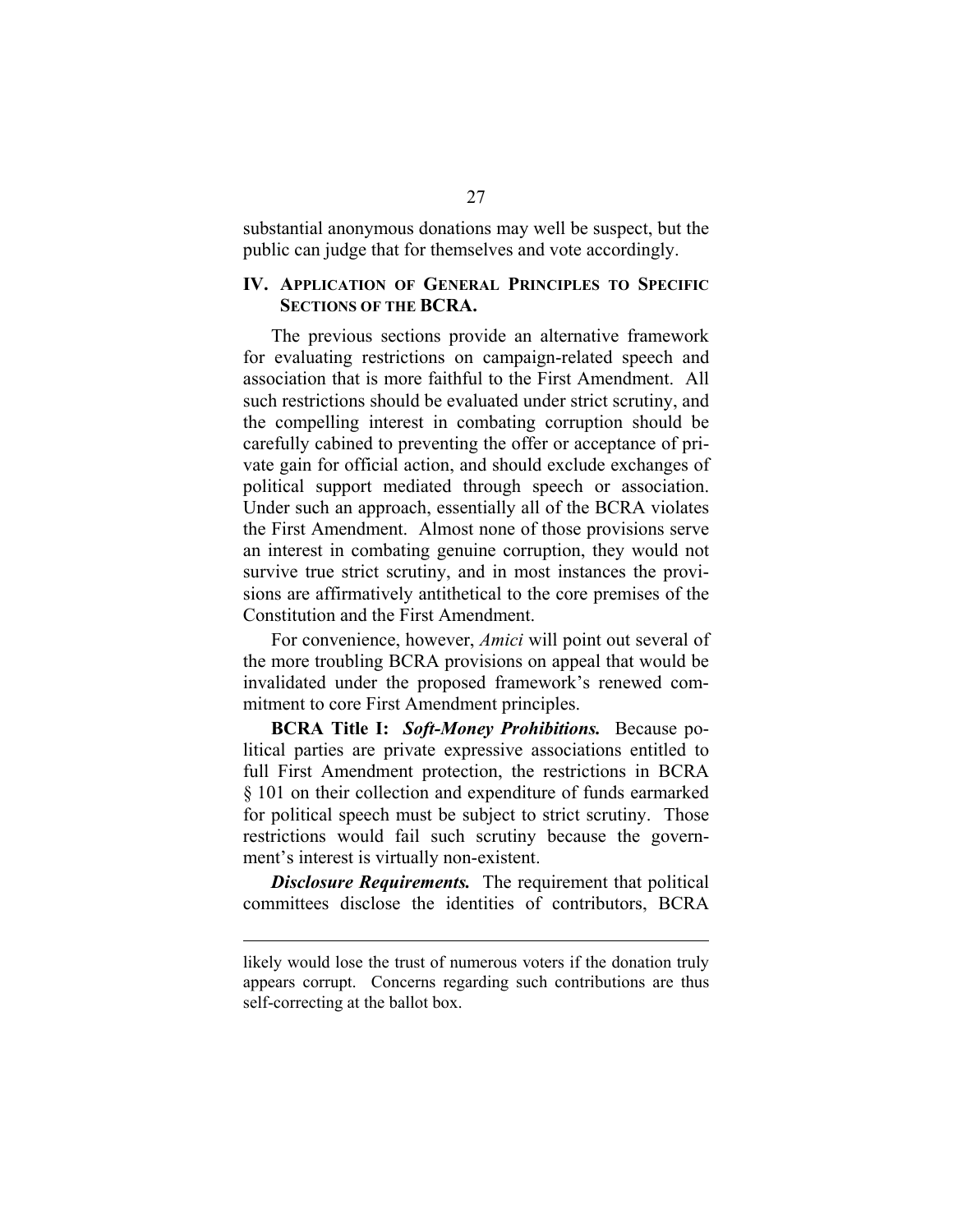§ 103(a), impairs fundamental First Amendment rights of anonymity and associational privacy without adequate government interest or justification. With contribution limits in place, disclosure serves virtually no purpose. And even without contribution limits, any legitimate interest in revealing a candidate's sources of support is adequately served by disclosing the fact of anonymous contributions without disclosing the identities of the contributors.

**BCRA Title II:** *Restrictions on Electioneering Communications.* Disclosure and segregated funding requirements triggered by electioneering communications, BCRA §§ 201(a), 211, 212, also impair the rights to anonymity, associational privacy, and expressive association in general. That the restrictions are triggered by the content and presumed communicative impact of the speech renders them subject to strict scrutiny. Because electioneering communications are not corrupt, restrictions triggered by such communications serve no legitimate, much less compelling, purpose.

*Coordinated Expenditures.* Restrictions on broadly defined coordinated expenditures, BCRA §§ 202, 213 & 214, involve direct restrictions on speech and association subject to full strict scrutiny. Coordinated speech is not corrupt and restrictions thereon cannot survive First Amendment scrutiny.

*Restrictions on Corporate and Union Funding of Speech.* Prohibiting business corporations and labor unions from engaging in express advocacy and other electioneering communications, BCRA § 203, and forbidding other associations from using corporate or labor donations for electioneering communications, BCRA § 201(a), squarely suppress the expression of voluntary associations and are subject to strict scrutiny. The interests alleged for suppressing corporate and labor speech are not compelling and in some instances are patently offensive under the First Amendment.

**BCRA Title III:** *Contribution Limits.* The contribution limits contained in BCRA § 307, though higher than previous limits, nonetheless must be evaluated under, and would fail,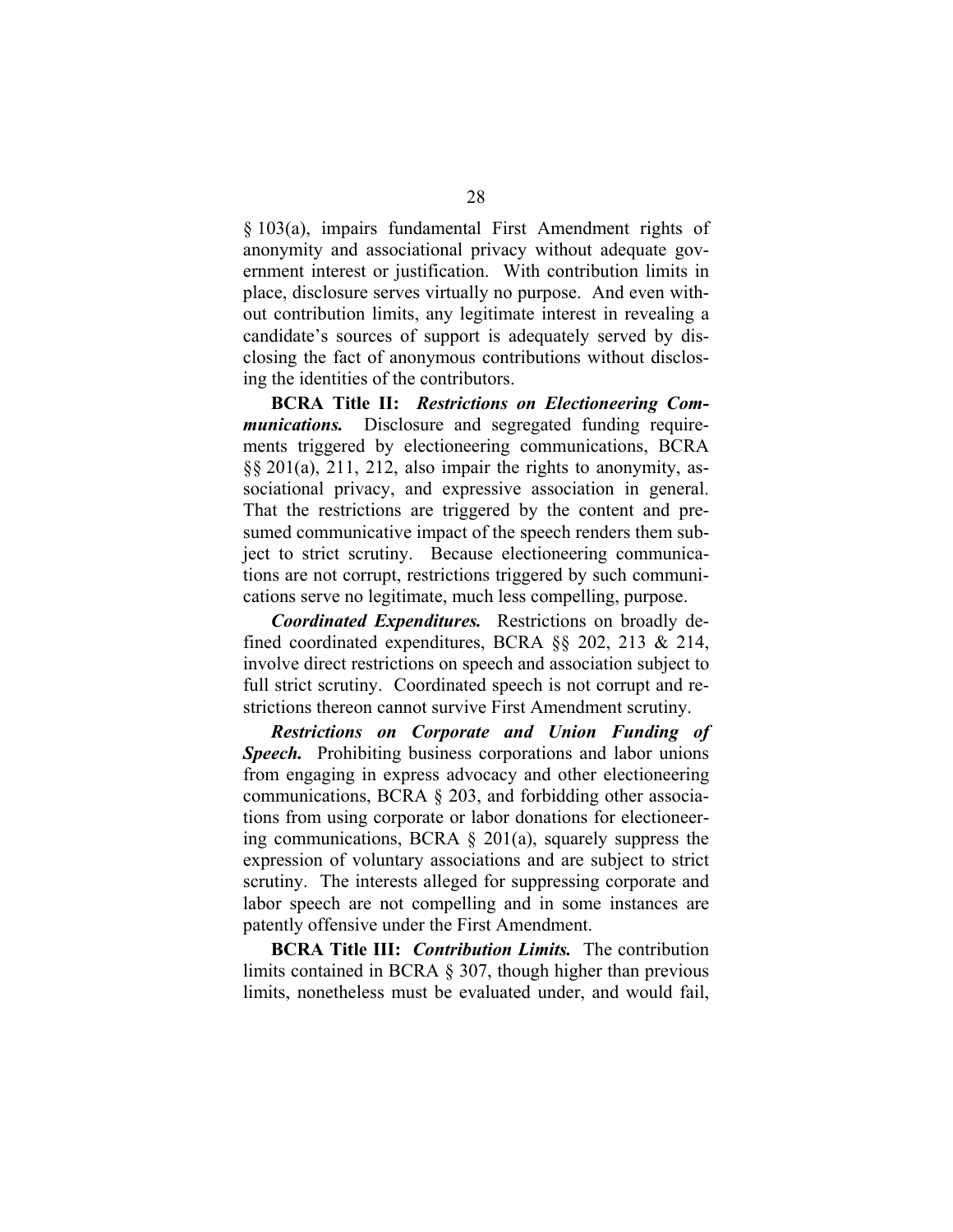full strict scrutiny. Because campaign contributions cannot be converted to personal use, BCRA § 313, they have no connection to any genuine corruption and the limits thereon further no compelling government interests.

*Wealthy or Popular Opponent Exceptions.* The heightened contribution and political party spending limits for *opponents* of wealthy or popular candidates, BCRA §§ 304, 316 & 319, must be judged under, and would fail, strict scrutiny. The higher limits will most often apply to poorer or less popular candidates, who are actually *more* vulnerable to the supposedly corrupting influence of larger contributions. Wealthy or popular opponents – still constrained by the lower limits – are *less* vulnerable to such influences.<sup>14</sup> The selfevident purpose of such differential limits – equalizing the speech of differently funded candidates – is not even valid, much less compelling. *Buckley*, 424 U.S. at 48-49. Furthermore, the differential contribution limits demonstrate either that the standard \$2,000 contribution limit is unrelated to any interest in fighting corruption or that such interest is insufficiently important to be pursued consistently. *See Greater New Orleans Broadcasting Ass'n* v. *United States*, 527 U.S. 173, 186-87 (1999) (substantiality of interest in doubt when it is "offset, and sometimes outweighed, by countervailing policy considerations," where policy was "decidedly equivocal" towards interest, and where Congress was unwilling "to adopt a single national policy that consistently endorses" the interest). Sections 304, 316, and 319 thus undermine numerous other provisions of the BCRA.

<sup>14</sup>*Compare Buckley*, 424 U.S. at 26 ("a candidate lacking immense personal or family wealth must depend on financial contributions from others to provide the resources necessary to conduct a successful campaign"), *with id.* at 52 ("the use of personal funds reduces the candidate's dependence on outside contributions and thereby counteracts the coercive pressures and attendant risks of abuse to which the Act's contribution limits are directed").